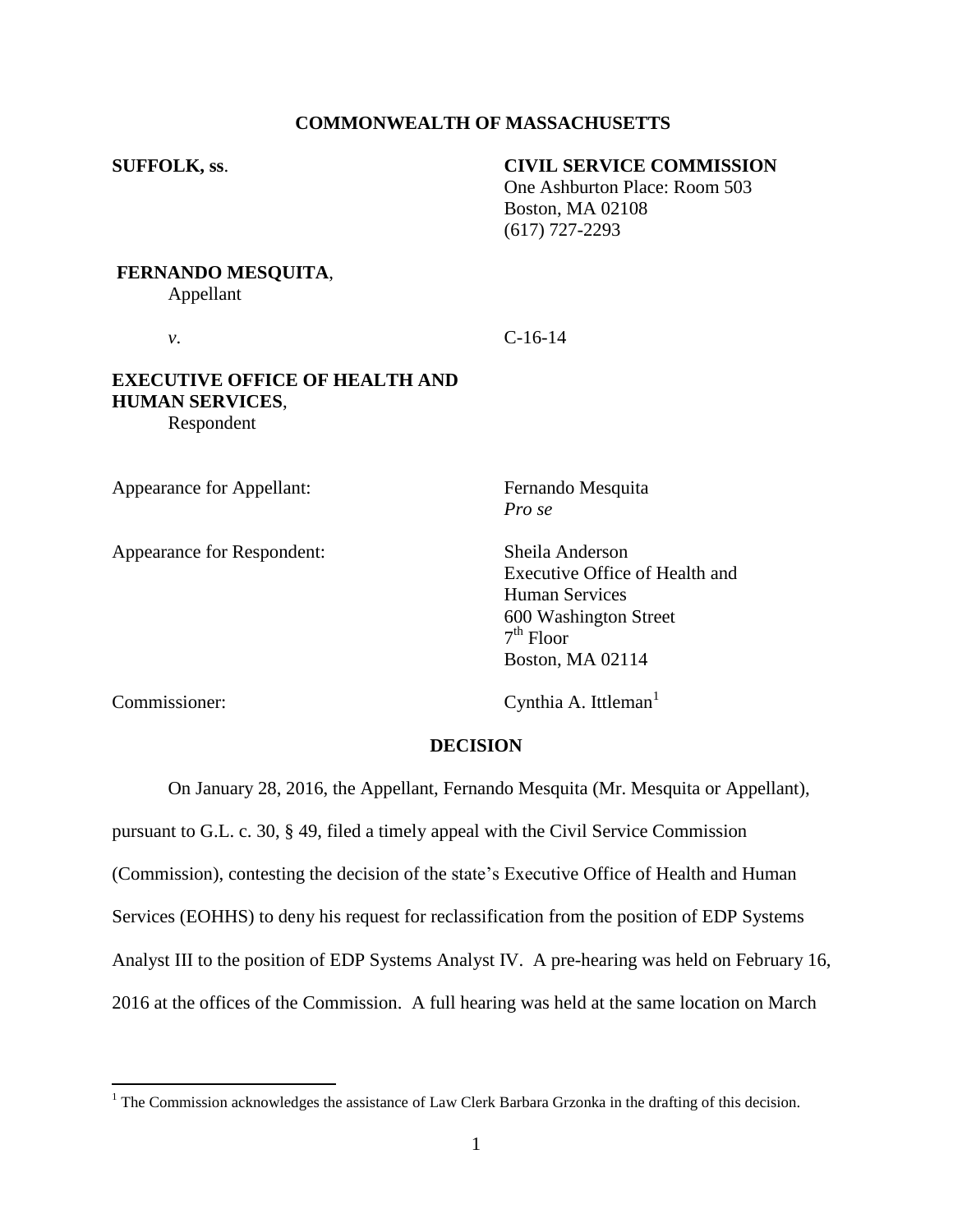30, 2016.<sup>2</sup> Witnesses, except the Appellant, were sequestered. The hearing was digitally recorded and both parties were provided with a CD of the hearing<sup>3</sup>. The parties opted not to submit post-hearing briefs. The appeal is denied because the Appellant has not proved that he performs the tasks of an EDP IV, including building servers on his own, a majority of the time.

### **FINDINGS OF FACT:**

Twelve (12) exhibits were entered into evidence at the hearing and post-hearing

submissions requested at the hearing.<sup>4</sup> Based on these exhibits, the testimony of the following

witnesses:

 $\overline{a}$ 

Post-hearing, the Appellant also provided documents pursuant to my request at the hearing*:* the two (2) versions of the EDP III Form 30 Job Descriptions that the Respondent sent him after denying his reclassification request, email messages between the Appellant and Mr. Fitzpatrick regarding the Appellant's request for his Form 30 Job Description, the letter sent by the Appellant to HRD appealing the Respondent's denial of his request for reclassification, and the Appellant's rebuttal to the Respondent's preliminary denial of his reclassification request. (The two (2) Form 30s sent to the A30ppellant prior to his appeal to the Commission are identical to the Form 30 marked and entered into the record here as Ex. 8 except that one (1) of the Form 30s the Appellant received prior to filing his appeal contains a position number ("POS. #") that is different from Ex. 8.) An email message to the Appellant from Mr. Fitzpatrick, an EOHHS supervisor, preceding the Appellant's appeal, acknowledges that one (1) of the two (2) Form 30s that he sent the Appellant had the correct position number but the other one he sent the Appellant was not the Appellant's Form 30 because it had an incorrect position number. Documents produced by the Appellant post-hearing at my request shall be referred to as Appellant's Post-Hearing Exhibits.

<sup>2</sup> The Standard Adjudicatory Rules of Practice and Procedure, 801 CMR §§1.00, *et seq*., apply to adjudications before the Commission with Chapter 31 or any Commission rules taking precedence.

 $3$  If there is a judicial appeal of this decision, the plaintiff in the judicial appeal would be obligated to supply the court with a transcript of this hearing to the extent that he/she wishes to challenge the decision as unsupported by the substantial evidence, arbitrary and capricious, or an abuse of discretion. In such cases, this CD should be used by the plaintiff in the judicial appeal to transcribe the recording into a written transcript.<br><sup>4</sup> In response to my request at the hearing, the Respondent produced post-hearing redacted documentation of

reclassifications of eight (8) EDP IIIs to EDP IVs within a year prior to the hearing in this case, information sent to the state's Human Resources Division (HRD) by the Respondent in response to the Appellant's appeal of its decision to HRD, and four (4) Form 30 Job Descriptions (for various IT positions, including one for EDP III, related to the testimony of Ms. Susan Robak that Form 30s had changed). The EDP III Form 30 produced by the Respondent is dated 2004 and it is significantly different from the Form 30 used by the Respondent in this case (Ex. 8) and it does not list the qualifications required at hire, the qualifications acquired on the job, minimum entrance requirements or license and/or certification requirements. Upon receipt of the multiple Form 30s submitted posthearing by the Respondent, I requested, and the Respondent produced, the post-hearing affidavit of Ms. Susan Robak regarding the Form 30s produced but it had little information. I had also requested that the Respondent produce Ms. Gurliaccio's notes regarding the Appellant's request for reclassification to EDP IV but the Respondent replied that Ms. Gurliaccio does not have any such notes. Documents produced by the Respondent post-hearing at my request shall be referred to as Respondent's Post-Hearing Exhibits.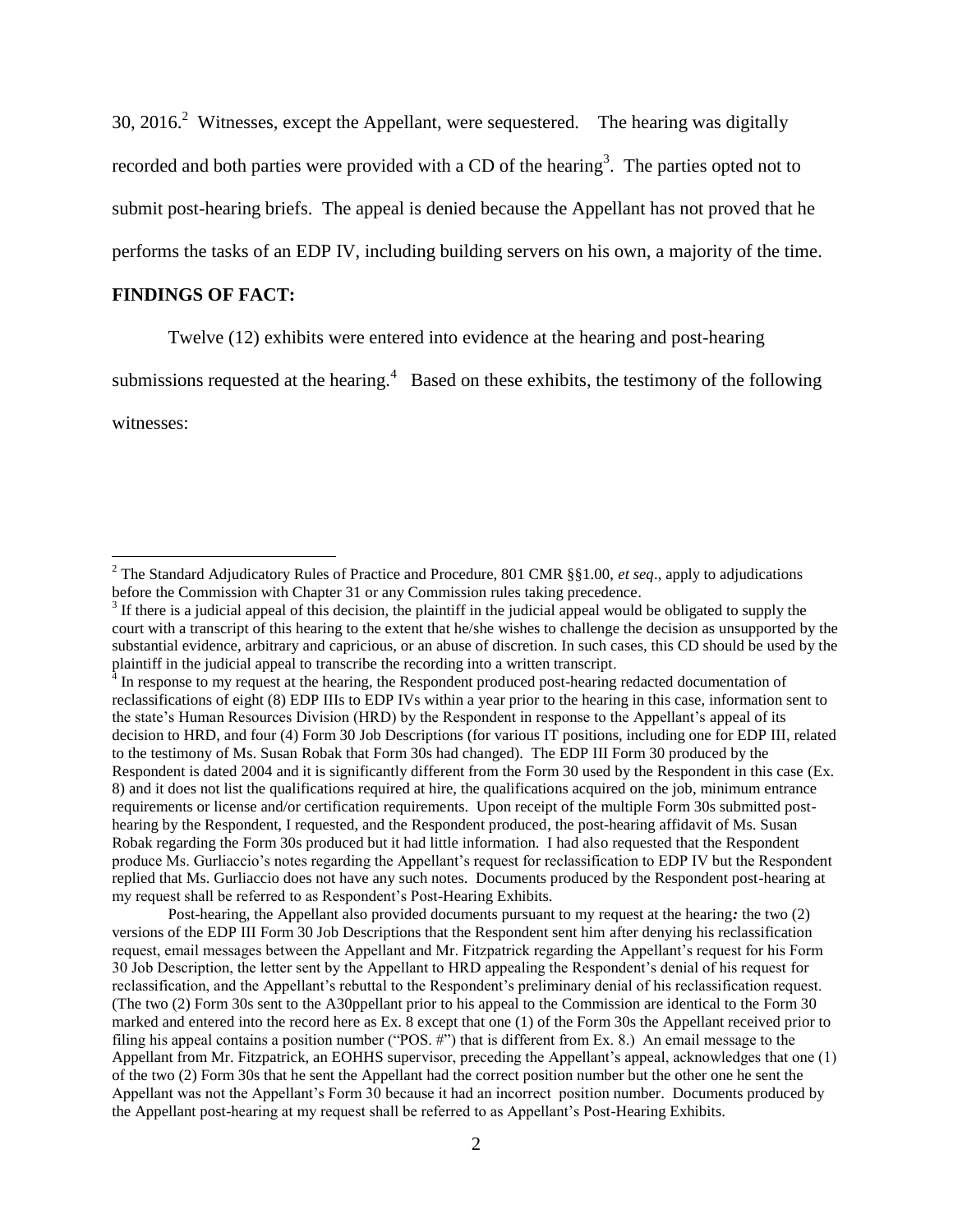#### *Called by the Respondent*:

- Susan Robak , Deputy Director Field Operations, Secretariat IT Operations, Executive Office of Health and Human Services (EOHHS)
- Melanie Gurliaccio, Planning and Staffing Analysis Supervisor, Office of Children, Youth and Family Programs, EOHHS Human Resources office

### *Called by the Appellant*:

 $\overline{a}$ 

■ Fernando Mesquita, Appellant

and taking administrative notice of all matters filed in the case and pertinent statutes, case law, regulations, policies, and reasonable inferences from the evidence; a preponderance of credible evidence establishes the following facts:

- 1. Many years ago, Mr. Mesquita began working for the Commonwealth as a social worker in the Department of Transitional Assistance (DTA). In 1991, his title changed to Operations Coordinator for IT at DTA. (Testimony of Mr. Mesquita)
- 2. Following various agency consolidations, the Appellant's IT work was extended to a number of agencies. In 2013, the Appellant was upgraded to his current position, Electronic Data Processing Systems Analyst III (EDP III) in the Executive Office of Health and Human Services (EOHHS).<sup>5</sup> The functional title of his job is IT Site Manager. (Exhibit 1; Testimony of Appellant)
- 3. By the time that Mr. Mesquita requested to be reclassified to an EDP IV, he was assigned to oversee the IT operations of eleven (11) EOHHS departments in five (5) communities north of Boston; he inherited two (2) of the five (5) communities because one (1) colleague is on sick leave and another colleague (who was an EDP IV) retired in 2014. Through his work on Help Desk, he is familiar with at least some of the Help Desk work others at his site

 $<sup>5</sup>$  The Appellant asserts that he was not previously appointed to EDP Systems Analyst II. (Testimony of Appellant)</sup>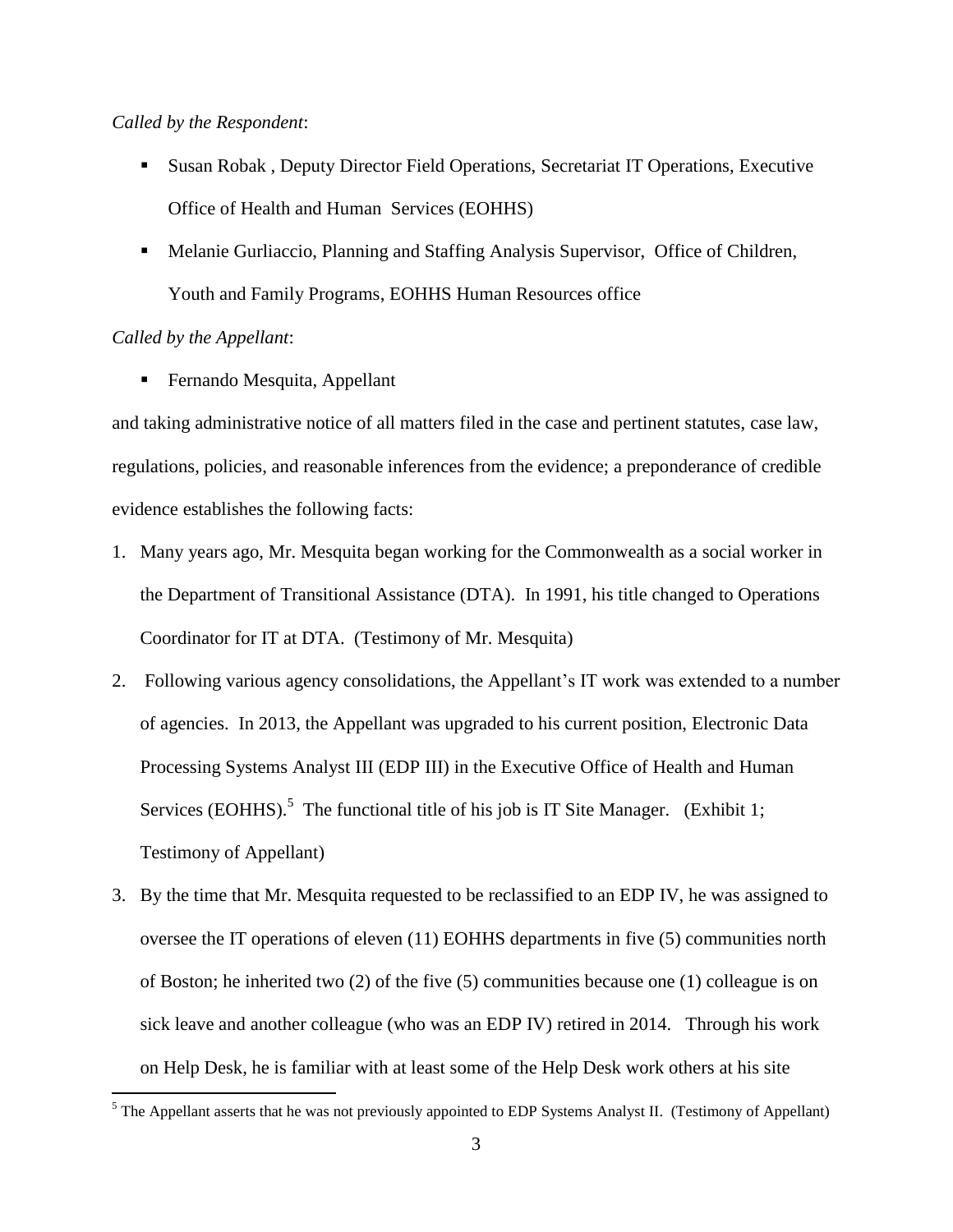perform. He also provides backup to other Site Managers in other communities as needed. (Exhibits 1 and 4; Testimony of Appellant)

- 4. Mr. Mesquita is responsible for overseeing the IT needs of approximately 470 people. His duties include, for example, maintaining computers, restoring files from a server, providing printer access to employees, enabling EOHHS to participate electronically in (2) court clinics, meeting with directors as appropriate and providing training one-on-one as needed. (Testimony of Appellant)
- 5. The Appellant's immediate supervisor is Mark Grant, a supervisor Technical Pay Law (TPL) employee<sup>6</sup>. Michael Fitzpatrick, the Northeast Region Regional Manager, oversees Mr. Grant. (Testimony of Appellant; Ex. 4)
- 6. Ms. Sue Robak, the Deputy Director of IT Field Operations for EOHHS since 2013, oversees Mr. Fitzpatrick. (Testimony of Appellant; Testimony of Robak; Ex. 4))
- 7. Ms. Robak began working for the state years ago, starting as a clerk typist at DTA, following which she furthered her education and moved on to related positions, then to a systems support position. She later obtained certification as a Novell administrator, became a manager and then a site manager, and then became manager for all site managers. Since DTA was consolidated with other agencies in EOHHS, Ms. Robak has been overseeing the work of six (6) regional managers, who supervise fifteen (15) supervisors who, in turn, supervise server and desktop support staff. She is familiar with the EDP Specification

 $\overline{a}$ 

 $6$  Established by Chapter 717 of the Acts of 1983, the Technical Pay Law (TPL) Program allows agencies to attract and retain qualified information technology professionals in a highly competitive labor market. Under TPL, there are two categories of employees, with broad salary ranges within which the TPL employee's salary may be adjusted based on the competencies and responsibilities required to perform the job; and on the employee's performance. ..

<sup>…</sup> The TPL program is administered by the Executive Office of Administration and Finance, through the joint efforts of the Human Resources Division and the Information Technology Division. A standing TPL Advisory Committee, made up of representatives from Shared Services agencies, meets regularly to review TPL issues and evaluate current program components to ensure that existing needs of shared services stakeholders are being addressed…." TPL Guide 2005 (www.mass.gov/anf/docs/hrd/policies/tpl/final-tpl-guide.doc).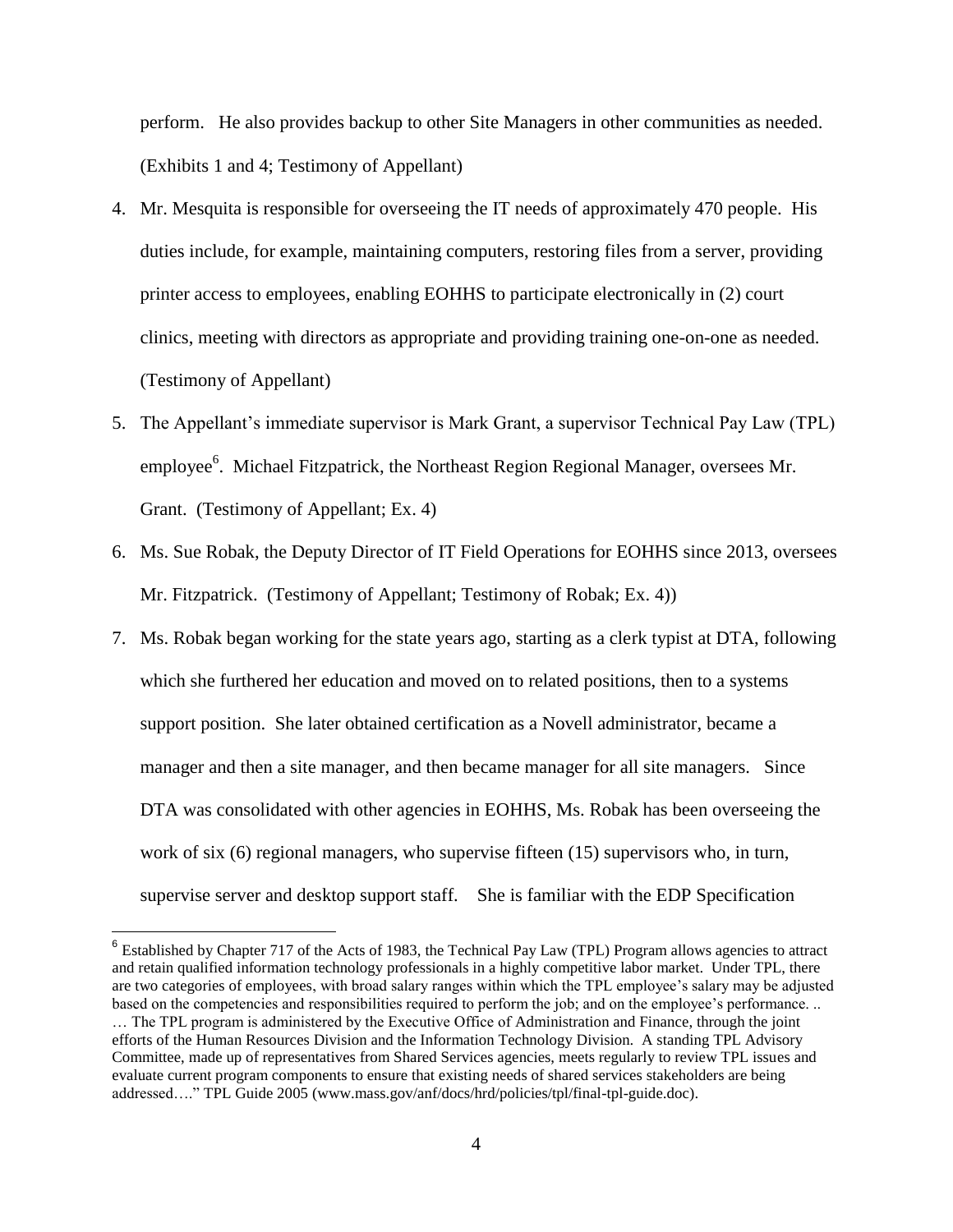Series (EDP Spec) and she knows the Appellant as an EOHHS employee. (Testimony of Robak; Ex. 4)

- 8. In or about 2004 to 2010, Ms. Robak was involved in a review of pertinent Form 30s and standardizing them and grade levels for engineers and staff who work on desktop matters and servers. (Testimony of Robak; Respondent's Post-Hearing Exhibits) Following this review period, IT staff in different EOHHS agencies were consolidated. Thereafter, Ms. Robak was involved in the reclassification of about twenty (20) IT employees, which included reclassification of EDP IIs to IIIs and EDP IIIs to IVs or to TPL salary positions. Ms. Robak was involved in the Appellant's reclassification to EDP III in 2013 as well as the Appellant's request for reclassification to EDP IV at issue in this appeal. (Testimony of Robak)
- 9. For a period of time, all pertinent reclassification requests were sent by Joan Bishop Fallon, Employment and Staffing Manager in the EOHHS Human Resources office, to Ms. Robak for her input. However, in or about July 2015, Ms. Bishop Fallon retired. Since then, reclassification requests have been sent to Regional Managers. Although reclassification requests would usually be sent to the applicant's direct supervisor, since some of the personnel seeking reclassification were in the same bargaining unit as their direct supervisor, the Respondent sent those requests to the applicants' Regional Managers. (Testimony of Robak)
- 10. Mr. Fitzpatrick was the first person that the Appellant spoke to concerning his interest in being reclassified to EDP IV. The Appellant asked Mr. Fitzpatrick if he (Mr. Fitzpatrick) thought that he (the Appellant) should apply for reclassification to EDP IV and Mr. Fitzpatrick said 'yes'. Thereafter, whenever the Appellant had a question about the reclassification, he consulted Mr. Fitzpatrick. The Appellant asked Mr. Fitzpatrick for his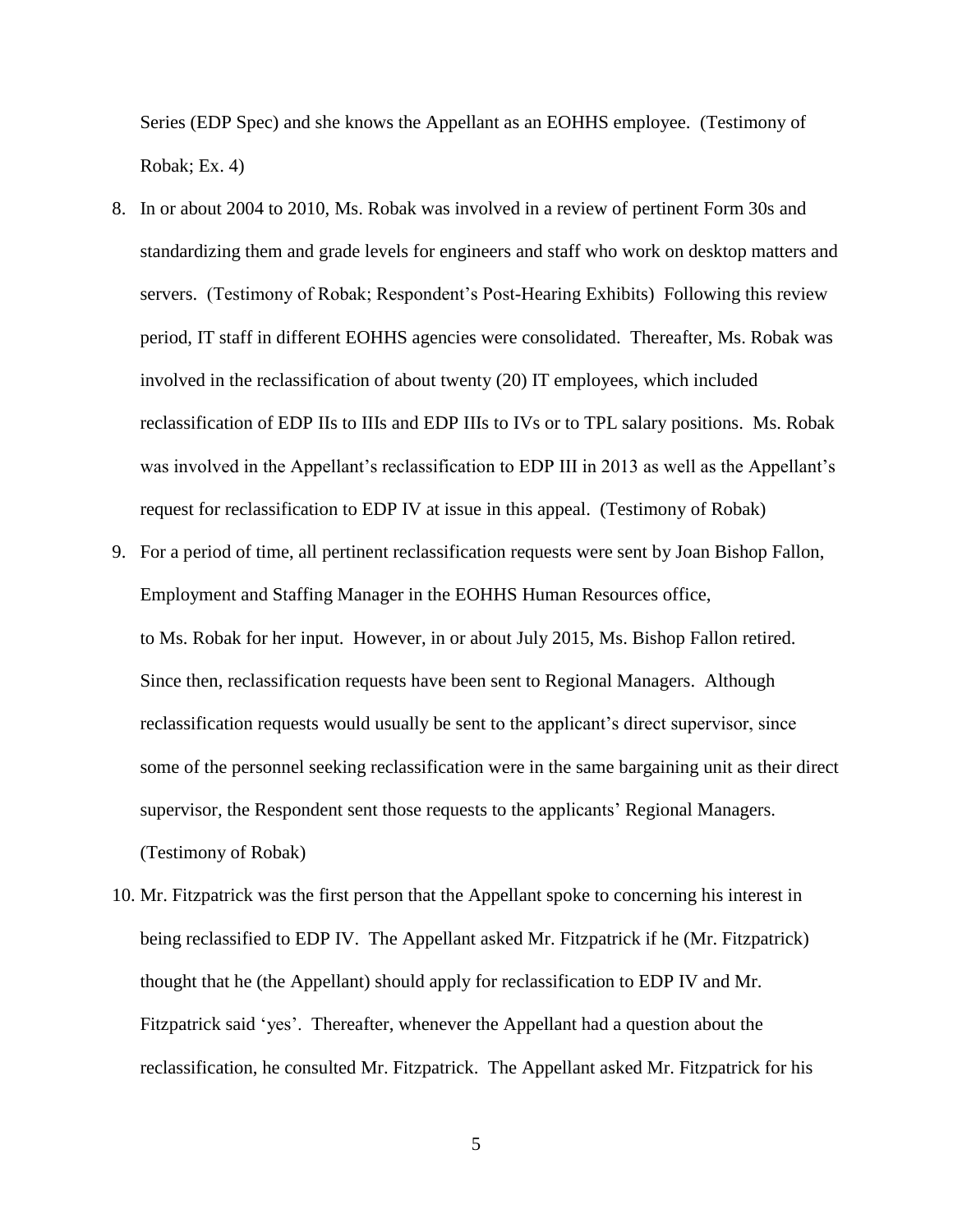Form 30 Job Description for his reclassification request. The Respondent preliminarily denied the Appellant's request on August 10, 2015 and issued its final decision denying his request on August 19, 2015. The Appellant did not receive his Form 30 until October 29, 2015 from Mr. Fitzpatrick. (Testimony of Appellant; Exs. 5, 6 and 9; Appellant's Post-Hearing Exhibits) By email message dated November 17, 2015, Jonathan Senecal, in the EOHHS Human Resources office, informed the Appellant that "[t]here is no Form 30 for the EDP Systems Analyst III in your records. Your supervisor is supposed to include it with you (sic) EPRS, which was in the file. If you need further assistance, email [Ms.] xxxx. …" (Ex. 9)

#### Appellant's Interview Guide

11. On May 19, 2015, the Appellant sent an email message to Ms. Bishop Fallon in the Respondent's Human Resources office requesting reclassification to EDP IV. By email dated May 22, 2015, Ms. Bishop Fallon contacted the Appellant and Ms. Robak (copying Mr. Fitzpatrick) stating, in part,

"Sue:

Attached please find the necessary documents for the reclassification process that was requested for Fernando Mesquita. Please have Fernando complete the Interview Guide. Upon your review of the completed Interview Guide, you will need to sign the Classification Audit Decision form. Please return both hard copy forms to me. …

In order to conduct a thorough analysis of this position, please have Fernando provide us with sufficient documentation. In addition, please include a current EPRS, a Form 30, and an updated Organization chart. Please note that this information must be returned to me within **two weeks**. …" (Respondent's Post-Hearing Exhibits)(emphasis in original)

12. Also on May 22, 2015 Ms. Bishop Fallon sent a memorandum to Ms. Robak stating, in

pertinent part,

In accordance with the classification appeal procedures outline in Chapter 30, Section 49, MGL, and with the classification maintenance procedures outlined in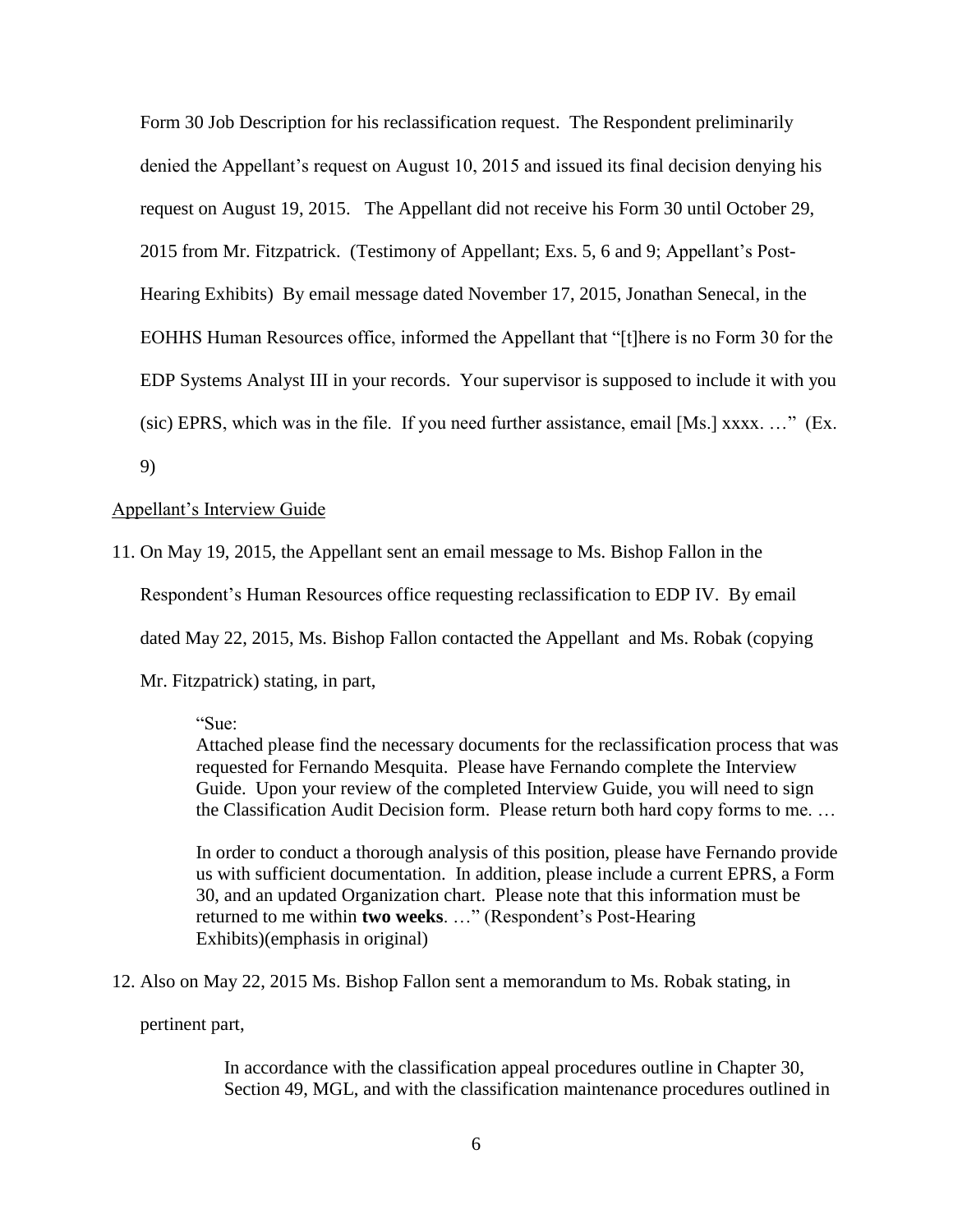Chapter 30, Section 45, MGL, we have requested the completion of an Interview Guide to gather pertinent information. Attached please find the information the incumbent has prepared. Would you please review it to determine the accuracy of stated duties and responsibilities. If you agree with the information presented, please verify below in the space provided and give a written explanation why you disagree with the stated duties and responsibilities in the Interview Guide. … (Ex. 12)

13. The Appellant completed and submitted the Interview Guide on May 27, 2015. (Testimony

of Appellant; Ex. 1)

14. The Interview Guide asks the employee to describe what he or she views as the basis of the

appeal. In response, the Appellant indicated,

Position has changed throughout, the last 3 Mergers (Merging with other agencies about every 3 to 4 years), responsibilities and position itself are equal to surpassed the EDP System Analysts IV form 30, to the point that, not only backup their offices when they are absent, or unavailable to be at their sites, I am required to perform the same work, and expected the same job responsibilities as [EDP IV], I have also inherit their offices through their absence. I assist on their duties, and perform the work together on projects, and diagnose/Troubleshoots problems side by side. Server functions have been added and are on a daily demand such as, Backups and Recover of agencies covered, Operating system patches are a normal routine, Build and restore severs as required have been added

Manage site specific projects as related to network infrastructure & server support Install, configure and support state issued mobile devices. Utilize Active Directory to Add, Delete, Change users and computers to their right environment.

 $(EX. 1)(sic)$ 

15. The Interview Guide asks,

What people or groups of people do you come in contact with in the performance of your job both within and outside your agency? Indicate … the job titles or functions of your contacts. Also describe the nature and purpose of your interpersonal relationships.

The Appellant responded,

As EHS IT Site Manager I am assigned to and not excluding, Sale, DCR, Lynn DCR, Salem DMH, Lynn DMH, Salem DTA, Lynn DYS, Peabody DYS, Peabody DYS (EDU) Methuen DYS (EDU), Peabody and Salem Court Clinics, Lynn Outstations, and backup similar offices in other cities. Customers I support vary through each of the Agencies, they range from Social workers, to Training Unit personnel, Appeals referees, management for each Dept. also deal with Private companies that cover the hardware,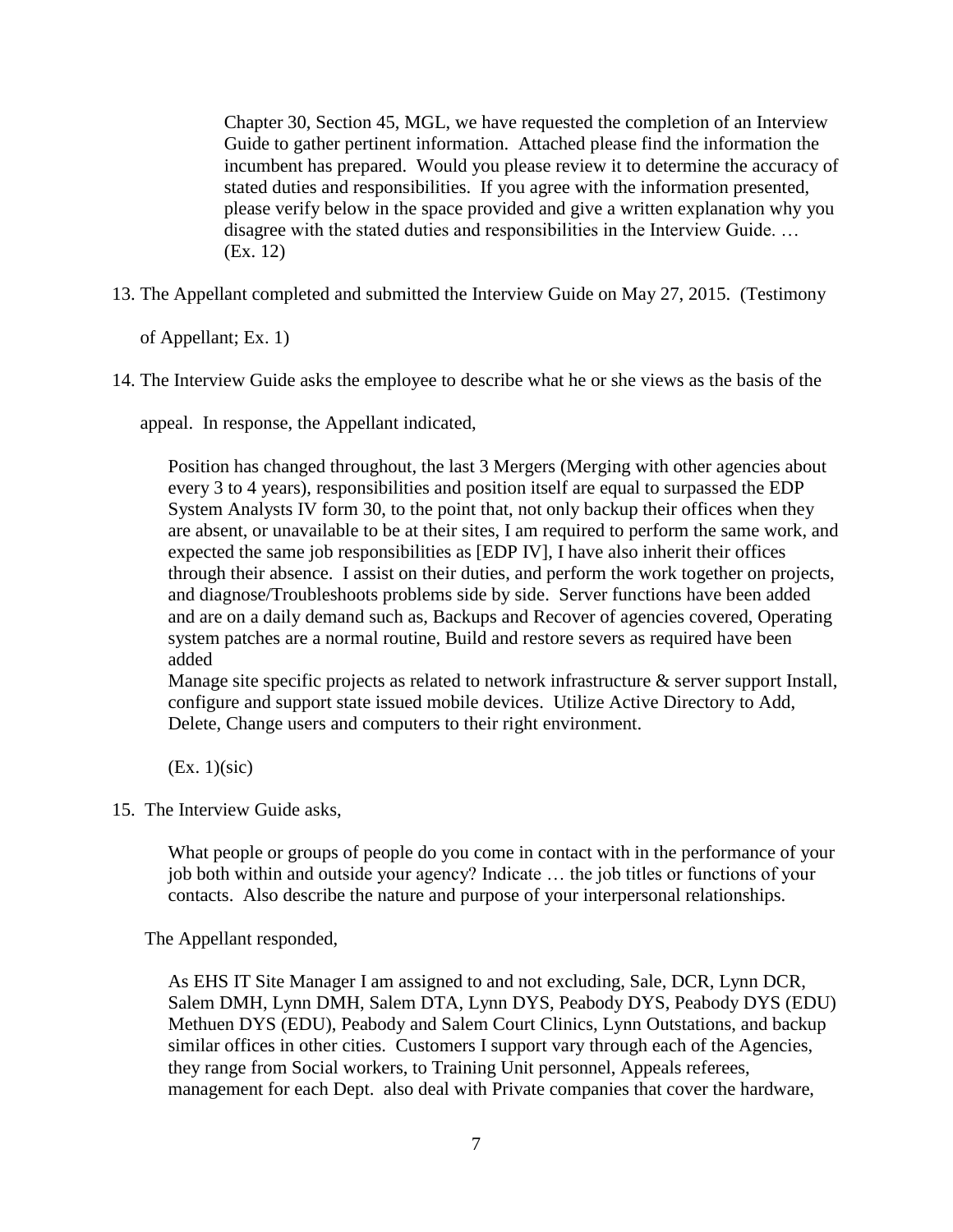and software used in each office Dealing with Vendors such as Ricoh, Zerox, Konica, Verizon, Ntell, Retrofit, HP, HubTech, etc. on one to one basis when needed for software, hardware issues, requests, and updates and troubleshooting.

Also maintain communication, and work side by side with Server Engineers for such projects as Upgrades, Troubleshooting.

Maintain a professional working relationship with office management and staff regarding trouble tickets, Change Orders, Project planning, Upgrades, Decision Making with Management on a day to day basis.

These relationships are based on my technical and personal skills which allow to problem solve issues within network, desktops, printers, as well as phone services, [voice over IP], and analog, communications video and audio visuals.

Obtain bids for new wiring, and jack installations submitting bids to Centralized office for approval.

Also work together with IT Engineers, IT Telecom staff, to resolve [local area network], [wide area network], and VOIP issues and upgrades.

A good example is that North Shore Site had a move this past spring of 2015 (3 offices moved into a newer space). Attended meetings gave input, and provided databases, and information to facilitate the move.

(Ex. 1)(sic)

16. Asked to describe the "basic purpose" of his position, the Appellant indicated, in part,

As an IT site Manager, I am responsible to maintain a healthy network by providing support for Desktops, servers, monitoring data backups that are performed at the server level, making sure peripherals in the MDF and IDF rooms are functioning properly (such as Switches, HVAC and UPS, and Server, Modem etc.). Assist staff within every office I come in contact with, not only the offices I cover but also any office that this is asked of me … but also in tutoring when in need of learning the software and or hardware. Restore information from backups when information has been lost or corrupted. Assemble, connect and disconnect new or existing equipment as needed, also install, replace and remove (e.g. printers, PC's, servers, UPS, switches, Faxes, MFD's, LCD's, laptops, scanners, phones, Audio Visual equipment). (Ex. 1)

17. Asked to describe significant changes in his job since his appointment to that position, the

Appellant answered, in part,

As a result of all the Mergers (we started in 1994 as veering only DTA, now we are covering the last Merge, in May 2012, DTA, DDS, DCF, DMH, DPH, MEC, DYS) consolidation and expansion … the work load has not only increased, the amount of users that I cover have quadrupled, and the level of complexity is far changed … The software/hardware support is also another addition to our daily routine, and the need of knowledge to be able diagnose, troubleshoot , and aid each individual as by far increased …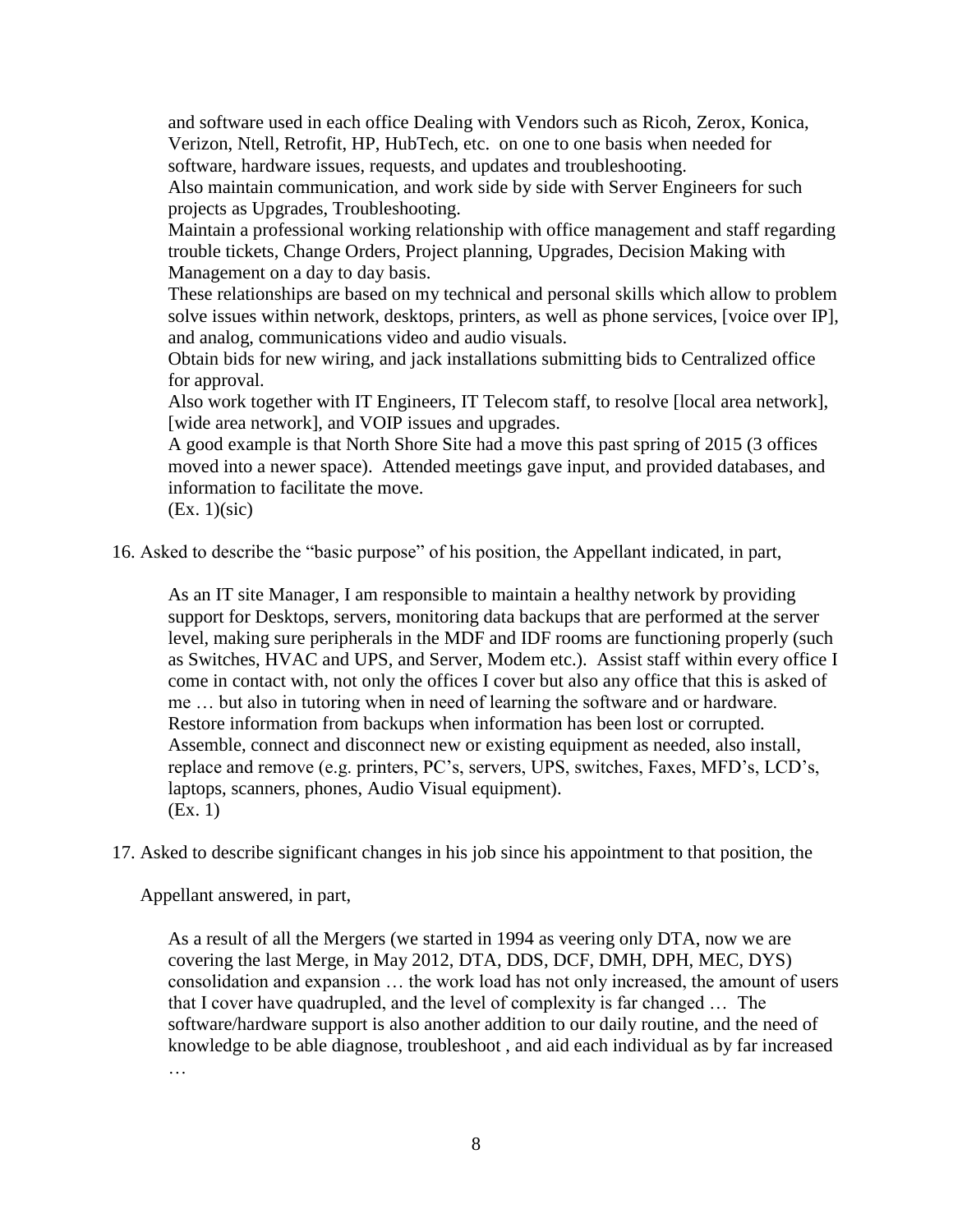The result the maintaining of network print queues in the windows server environment has increased with Diagnosing and repairing any software issues in the Windows Server 2002, 2008, windows 7 … as well as Anti-Virus, Operation System patches, or other mandated software upgrades …

…I work alongside individuals that already maintain the higher position, doing exactly the same work …

Moving users and computers … with the constant changing in agencies such as DCF. Participate in the development of the documentation of servers, infrastructure and practices by providing written and/or verbal communications … The technical ability to be able to maintain, diagnose, and troubleshoot an entire IT solution on the agency and individual level is comparable to that of an [EDP IV][.] (Ex. 1)(sic)

18. Asked to list his duties (with the most important ones first), and the percentage of time he

spends on them, the Appellant indicated,

| Troubleshoot errors with applications                                           | 25% |  |
|---------------------------------------------------------------------------------|-----|--|
| Reimage and inventory                                                           | 10% |  |
| Responding to Viruses*                                                          | 11% |  |
| User support Teaching, or just helping                                          | 12% |  |
| System Administration in active Directory/Rights editing or adding 11%          |     |  |
| Adding/Editing/Deleting users to the system by means of server                  | 6%  |  |
| Install printers new devices                                                    | 5%  |  |
| Email support                                                                   | 5%  |  |
| Voip configuration, troubleshooting**                                           | 5%  |  |
| Deploy new equipment throughout my main and backup offices                      | 6%  |  |
| Move pcs phones desktops printers                                               | 3%  |  |
| Installing new hardware and software based on TR Requests                       | 6%  |  |
| * becomes a very much larger percentage when the network/desktops get infected. |     |  |
| **This has become a higher percentage largely because of a major move we had at |     |  |
| the North shore Office, and due to the New Call Center Project.                 |     |  |
| (EX 1)(sic)                                                                     |     |  |

19. Asked to describe the major problems he faces and how he resolves them, the Appellant

replied, in part,

The support of applications and upgrade of hardware vary from agency to agency and require constant monitoring, and upgrading … this requires that I constantly upgrade my IT Knowledge … to meet these needs, I utilize my skills, internet research …, technical manuals, work with vendors, specialist, and communication with coworkers … Act as lead Support technician … (Ex. 1)

20. Asked who assigns, review and approves his work, the Appellant indicated, in part,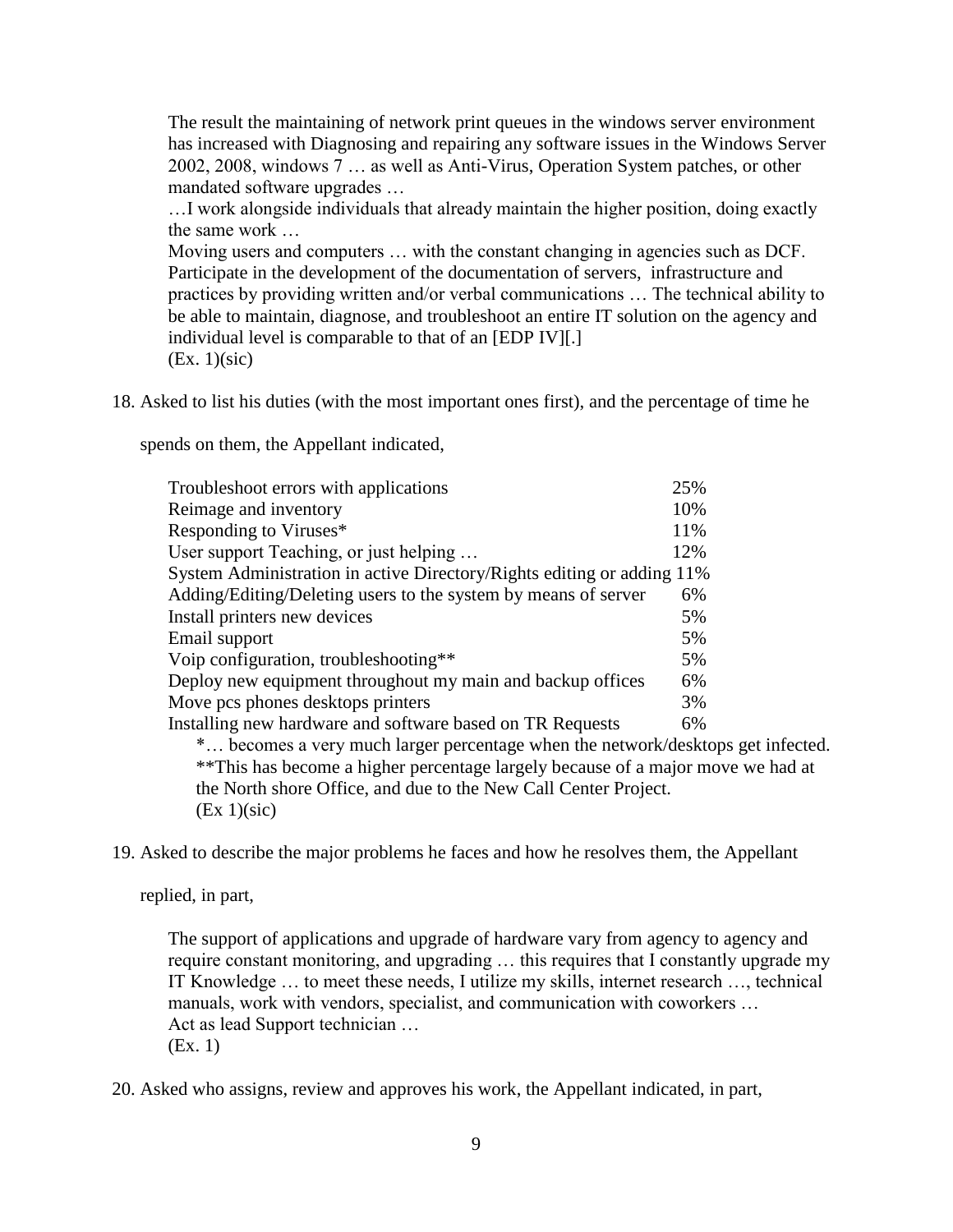Tickets are assigned on call and office covering basis via the helpdesk. Immediate supervisor and Regional Manager assign tickets based on the above … With large percentage of the work coming from staff that I come in contact daily throughout the agencies in person, by email, and not excluding direct calls …. (Ex. 1)

21. Asked whom he supervises, whom his supervisees supervise, and whom he functionally

supervises the Appellant wrote, in part, " $N/A$ ". (Ex. 1)

22. Asked what equipment he operates or repairs, the Appellant wrote,

**Servers** Backup tape machines VOIP Phones not excluding Analog Phones Desktop pcs, laptops, and tablets Backup power units, as well as UPS batteries. Printer, Faxes, and Multifunction Units Cabling, Troubleshooting Comcast routers and switches at DYS Non Magnet Facilities Patch Panels, Switches, Routers, Modems Handheld devices such as DDS portable email devices EBT systems Operated, and troubleshot Pitney Bowes Mail Machines Overhead Projection machines Knowledge of a variety of software used by all the agencies covered. (Ex. 1)

23. Asked about his working conditions, the Appellant replied, in part, "Time demands are

requested sometimes without any anticipated time in order to work after hours, or weekend

 $\ldots$ " (Ex. 1)

24. Asked whether his job requires "a certificate, license, graduate degree or other special

requirement", the Appellant indicated, in part, "If any certificates are required they are

covered by time of experience on position, and training taken through the years, funded by

the Commonwealth, I also have a Bachelor of Arts degree…." (Ex. 1)

The Appellant's Interview Guide was sent to Melanie Gurliaccio, the Planning and Staffing

Analysis Supervisor for the Children, Youth and Families cluster of the EOHHS Human

Resources office. Ms. Gurliaccio's duties include overseeing the creditable service unit to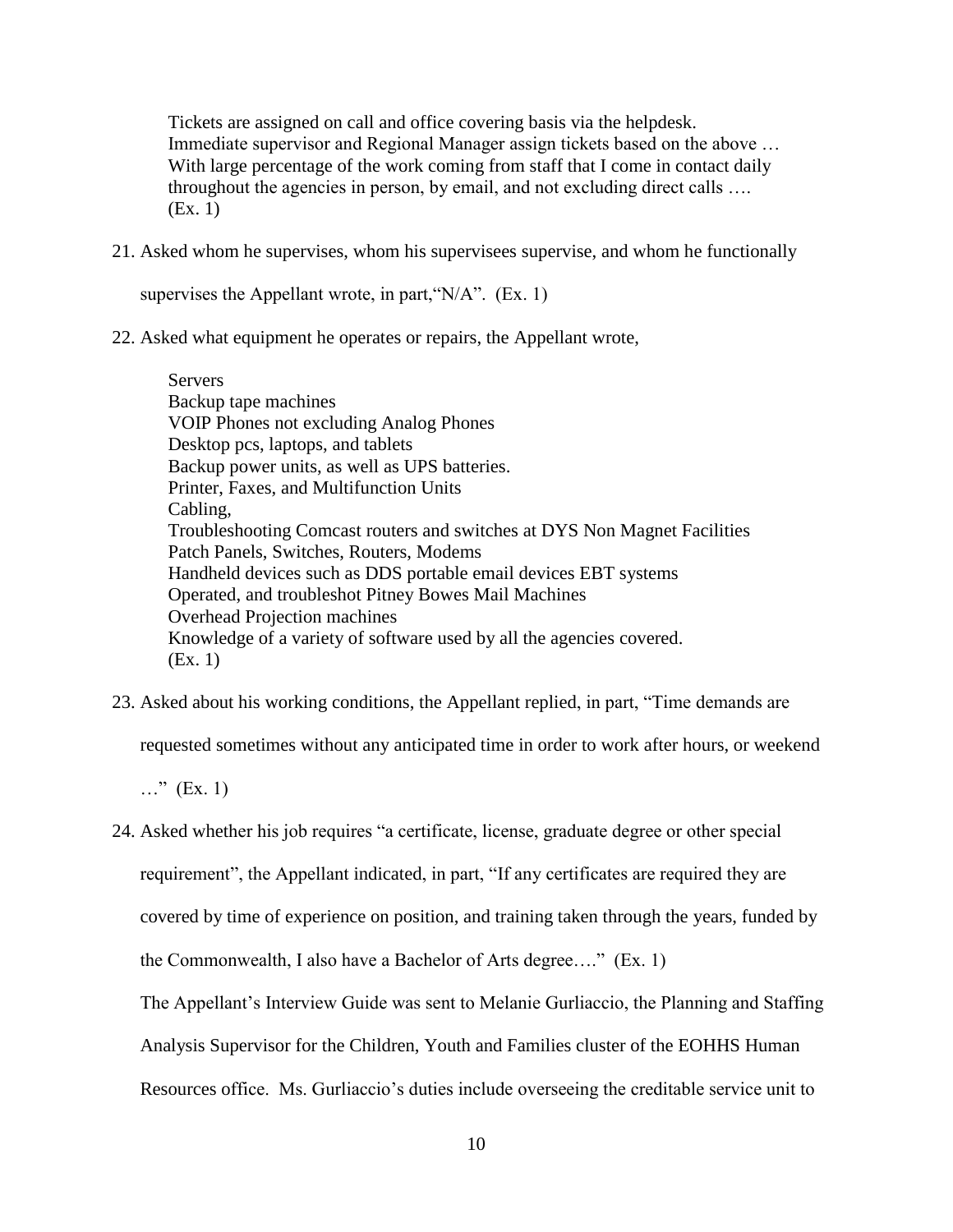contact the state Retirement Board to get credit for employees' years of service for retirement. At the time that she reviewed the Appellant's reclassification request, Ms. Gurliaccio had been in her position for one (1) year; the Appellant's reclassification request was the first one she had processed. The Appellant's reclassification request was the only reclassification request from an EDP III in the Northeast Region that Ms. Gurliaccio processed at the time. Ms. Gurliaccio did not have to obtain approval from a supervisor in order to approve or deny reclassification requests. Previously, Ms. Gurliaccio worked in other Human Resources positions at EOHHS, working approximately ten (10) years at EOHHS, and in the private sector prior to working at EOHHS. (Testimony of Gurliaccio)

25. Ms. Gurliaccio reviewed the Appellant's Interview Guide. She compared it to a Form 30 Job Description for an EDP III and for an EDP IV<sup>7</sup> and compared it to the Appellant's Evaluation Performance Review System (EPRS) 2015, and she reviewed an organization chart for the Appellant's work site. Prior to making her preliminary determination concerning the Appellant's reclassification request, Mr. Gurliaccio spoke to Ms. Robak as she felt that she (Ms. Gurliaccio) was a little over her head with regard to a technology position. Ms. Robak is a manager but Ms. Gurliaccio did not know if Ms. Robak directly supervised the Appellant. While considering the Appellant's reclassification request, Ms. Gurliaccio did not speak with anyone who directly supervises the Appellant. The person who directly supervises someone requesting reclassification may not be involved in the reclassification process because the direct supervisor could be a member of the same bargaining unit.<sup>8</sup> Ms. Robak explained to Ms. Gurliaccio the differences between an EDP III and IV and she

 $\overline{a}$ 

 $<sup>7</sup>$  It is unclear which version of the Form 30 for EDP III Ms. Gurliaccio used when reviewing the Appellant's</sup> reclassification request in view of the fact that the Appellant requested his Form 30 in support of his reclassification request and the Respondent did not send it to him until after it denied his reclassification request.

 $8 \text{ It was not established that the Appendix and his direct supervisor were in the same bargaining unit.}$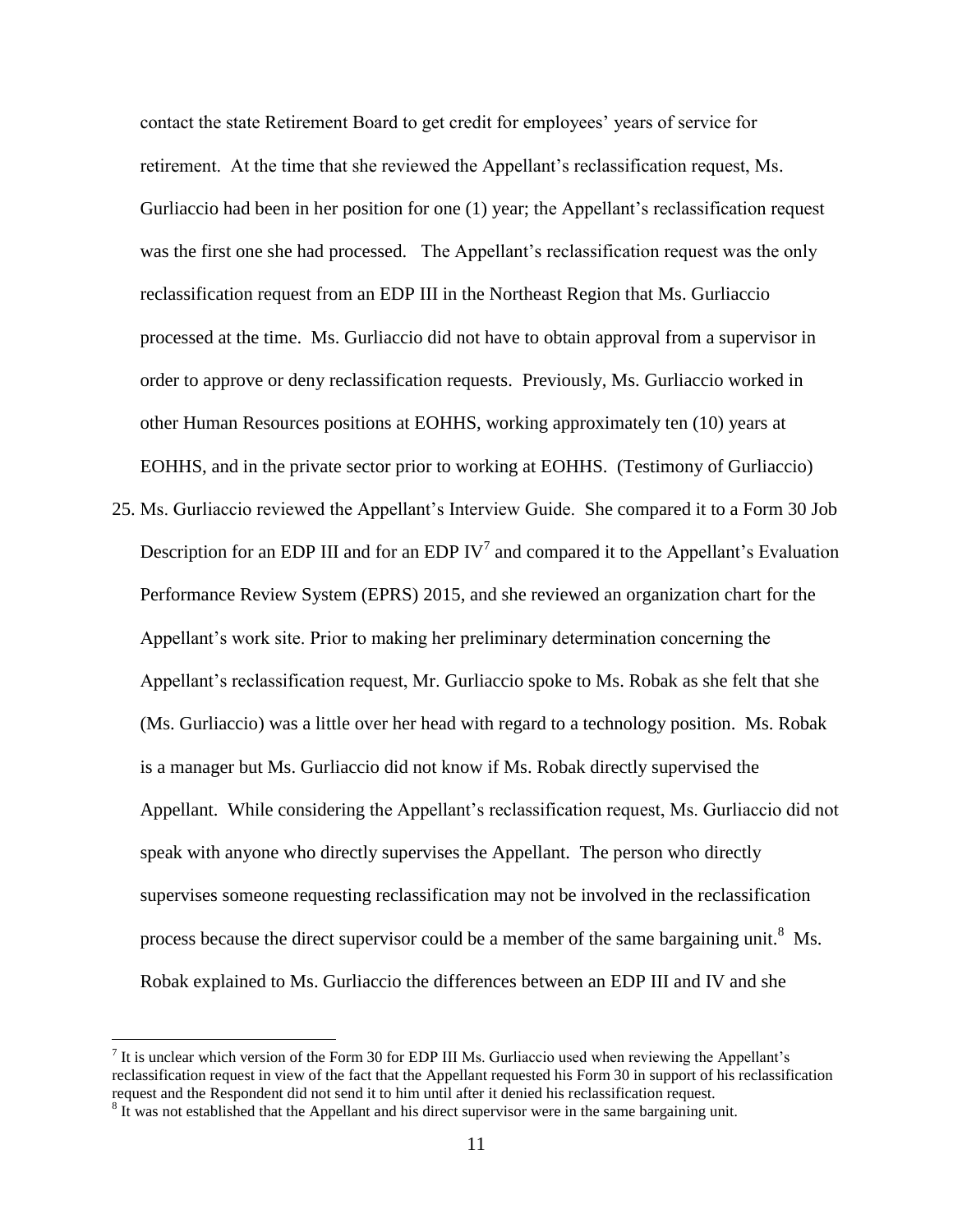explained the work that the Appellant performs. Prior to Ms. Gurliaccio's preliminary decision concerning the Appellant's reclassification request, Ms. Gurliaccio received the decision audit of Ms. Robak. (Testimony of Gurliaccio; Ex. 4)

26. Ms. Robak' s audit decision, dated June 1, 2015, stated, in full,

I, Susan M. Robak feel that the attached [Interview Guide] report is inaccurate, for the following reasons. Fernando's role and responsibility are consistent with an EDP System III. Since his last upgrade from a II to a III, his role has remained the same.... (Ex. 12)

#### EDP Specification Series

27. A Specification is different from a Form 30. "A Form 30 is a written description of the duties, responsibilities and qualifications required of an individual state employment position. … [T]he state's Class (Job) Specifications … are written in a more general form and are intended to describe all of the positions in a given title. Positions are classified, or assigned, to a particular title, by comparing the concepts of the Form 30 to various Class Specifications to determine the best 'fit'. Form 30's are tools for supervisors to use on a regular basis to communicate with employees the requirements of their individual jobs. …" (Guidelines for Completing Position Descriptions (Form 30),

[http://www.mass.gov/anf/docs/hrd/policies/files/pol-eprs-frm30guide.doc.](http://www.mass.gov/anf/docs/hrd/policies/files/pol-eprs-frm30guide.doc) (Administrative Notice, September 27, 2017))

28. The state's Human Resources Division (HRD) EDP Spec was issued in May 1987 and provides a general summary of the requirements for all levels in the series as well as lists of specific requirements for each level. (Ex. 3)

29. The EDP Spec provides,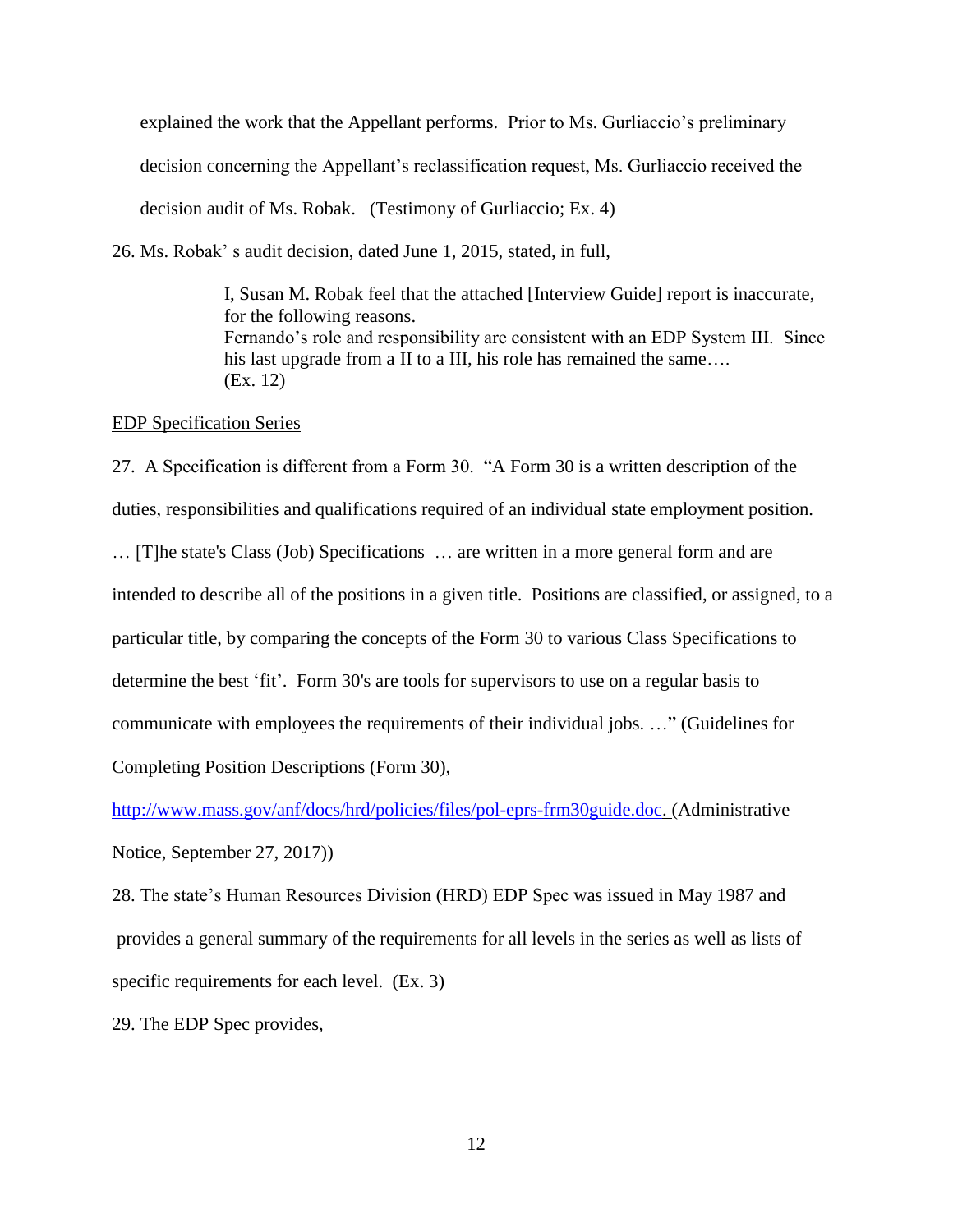### Summary of Series

Incumbents of positions in this series analyze procedures and problems to refine data and convert it to programmable form for electronic data processing; confer with users to ascertain specific output requirements, such as types of breakouts, degree of data summarization, and format for management reports; and perform related work as required.

The basic purpose of this work is to develop computer applications by which subjectmatter processes can be organized. (Ex. 3)

- 30. There are four (4) levels within the EDP Spec. EDP I is the entry level job in this series with no supervisory authority; EDP II is the first-level supervisory job in this series; EDP III is a second-level supervisory job in this series and EDP IV is the highest level in the series and it is a third-level supervisory job. (Ex. 3)
- 31. The EDP Spec provides examples of duties common to levels I through IV. It also

contains additional requirements for EDP III and EPD IV. However, the requirements

for an EDP III (numbers 1-9, *infra*) and for an EDP IV (numbers 1-11, *infra*) refer to

functions related to mainframe maintenance and software development rather than to

Microsoft and other applications currently used by the Commonwealth. Ms. Robak had

to "stretch" the EDP Spec in order apply it to current job functions in the context of the

Appellant's reclassification request. (Testimony of Ms. Robak)

32. The additional requirements for EDP III and IV are:

## EDP III:

"Incumbents of positions at this level also:

1. Schedule stages of software systems developments including such things as structured walk-throughs, program team assignments and others.

2. Train agency personnel or students on the job.

3. Determine flow of data in relation to data sets, input/output devices, spool allocations and time requirements.

4. Determine amount of computer time, core size and number devices required to process productions requests.

5. Evaluate computer programs to ensure compliance with standards.

6. Estimate the time, equipment and staff requirements for current of proposed systems or projects.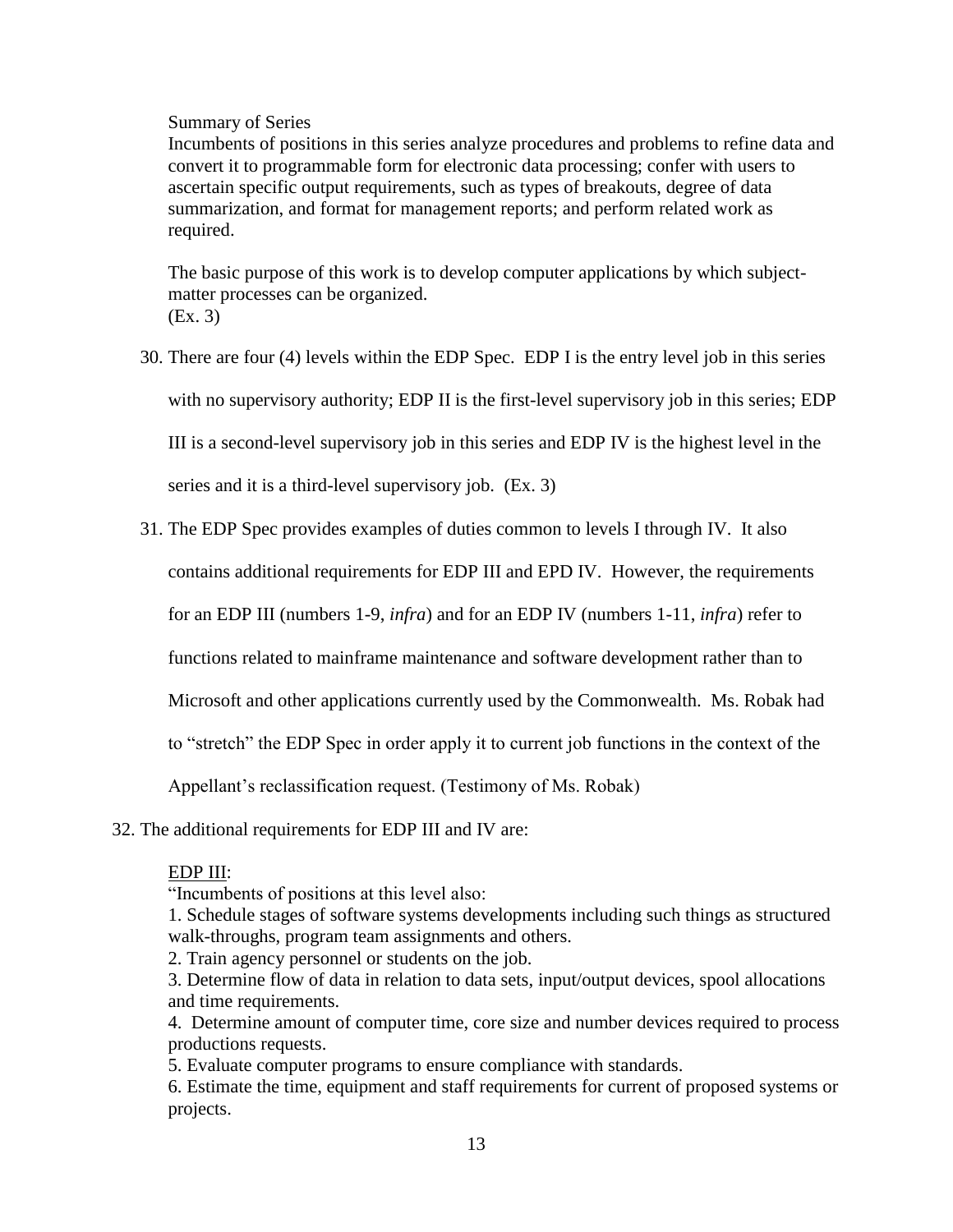7. Research statistical reference materials to determine most suitable method for analysis of data.

8. Apply statistical methods to raw data and interpret results.

9. Confer with staff to determine sources, status of runs, allocation of hardware resources, etc."

(Ex. 3)

The Appellant performs requirements:

#1 - they do not develop software anymore, they install it; this requirement could apply to the Appellant, for example, when he applies a Verizon update, Ms. Robak sends other site managers (who are EDP IIIs) to the Appellant's site to assist and the Appellant would be the lead EDP III and tell the other EDP IIIs what to do;

#2 - the Appellant trains employees one on one on the spot; he does not conduct training on a group level;

- #3 the EDP Spec refers in this requirement to "data sets" but EDPs no longer work with "data sets"; the current technology involves working on data backups, which work the Appellant performs;
- #4 in current technology, this requirement involves assessing whether better equipment is needed for the task they are trying to perform;
- #5
- #6 currently, this involves estimating time, equipment and staff requirements for current or proposed projects as requested by EPD IVs; and

#9

(Testimony of Robak)

Given the changes in technology since the EDP Spec was issued in 1987, EDP III

requirement #7, regarding research to decide the most suitable method for analysis of

data, is no longer applicable. Similarly, it is a "reach" to state that EDP III

requirement #8, concerning the application of statistical methods for the

reasons stated, is still applicable. (Testimony of Robak; Ex. 3)

# EDP IV:

"Incumbents of positions at this level also:

1. Prepare EDP unit budget requests and supporting documentation for agency approval and inclusion in final budget.

2. Schedule duty rosters and ensure that all duty stations are properly staffed.

3. Act as consultant to data processing personnel of other agencies or departments, determine suitability of agency programs or systems to meet specific needs and give general advice and direction to agency staff.

4. Act as consultant to users on such matters as computer-augmented or business-oriented instructions, validity of programs, assessing user needs, etc.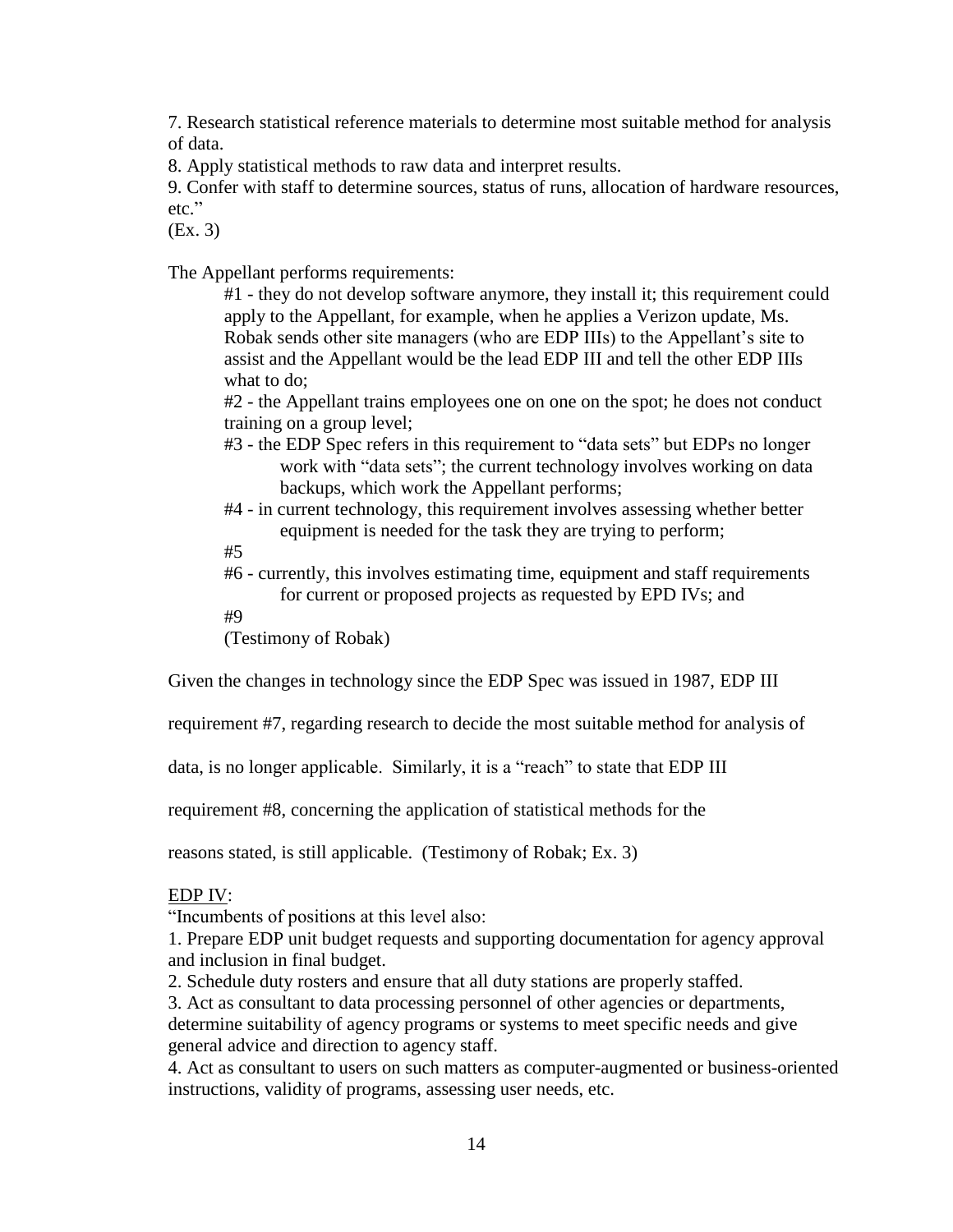5. Approve programs/systems for computer programming.

6. Conduct workshops and/or classroom training sessions for users and agency personnel and students.

7. Determine staffing needs and proper allocation of staff to work functions.

8. Interview, Evaluate and recommend applications for employment.

9. Approve rescheduling of interrupted or delayed production runs.

10. Act as liaison between users, operations management, computer center and agency personnel to establish or adjust production priorities

11. Schedule daily production runs based on program priorities, input/output requirements, sequence of related jobs, etc." (Ex. 3)

The Appellant performs requirements:

#3 #4 #10

 $\overline{a}$ 

Given the changes in technology since the EDP Spec was issued in 1987, EDP IVs no longer perform requirements #1 and #2. With respect to requirement #5, EDP IVs may make recommendations but they do not "approve" programs/systems for computer programming. With respect to requirement #6, Ms. Robak has not asked EDP IVs to conduct classroom training of others but they may train groups within her area. EDP IVs do not perform requirement #7. Regarding requirement #8, EDP IVs may be asked to be involved in interviews as part of a panel. With respect to requirement #9, EDP IVs do not have authority to approve rescheduling of interrupted or delayed production runs.<sup>9</sup> Regarding requirement #11, the Appellant does not schedule production runs - they are scheduled by others; an EDP III would only monitor such activity. A number of EDP IVs had performed these functions until they were reclassified recently to TPL B (a senior position), the most recent of which reclassifications were completed shortly prior to the Commission's hearing in this case. One of the reasons for the reclassification of a number of the EDP IVs to TPL Bs was that they were supervising other EDP IVs while

<sup>&</sup>lt;sup>9</sup> Ms. Robak indicated that even she cannot approve rescheduling of interrupted or delayed production runs. (Testimony of Robak)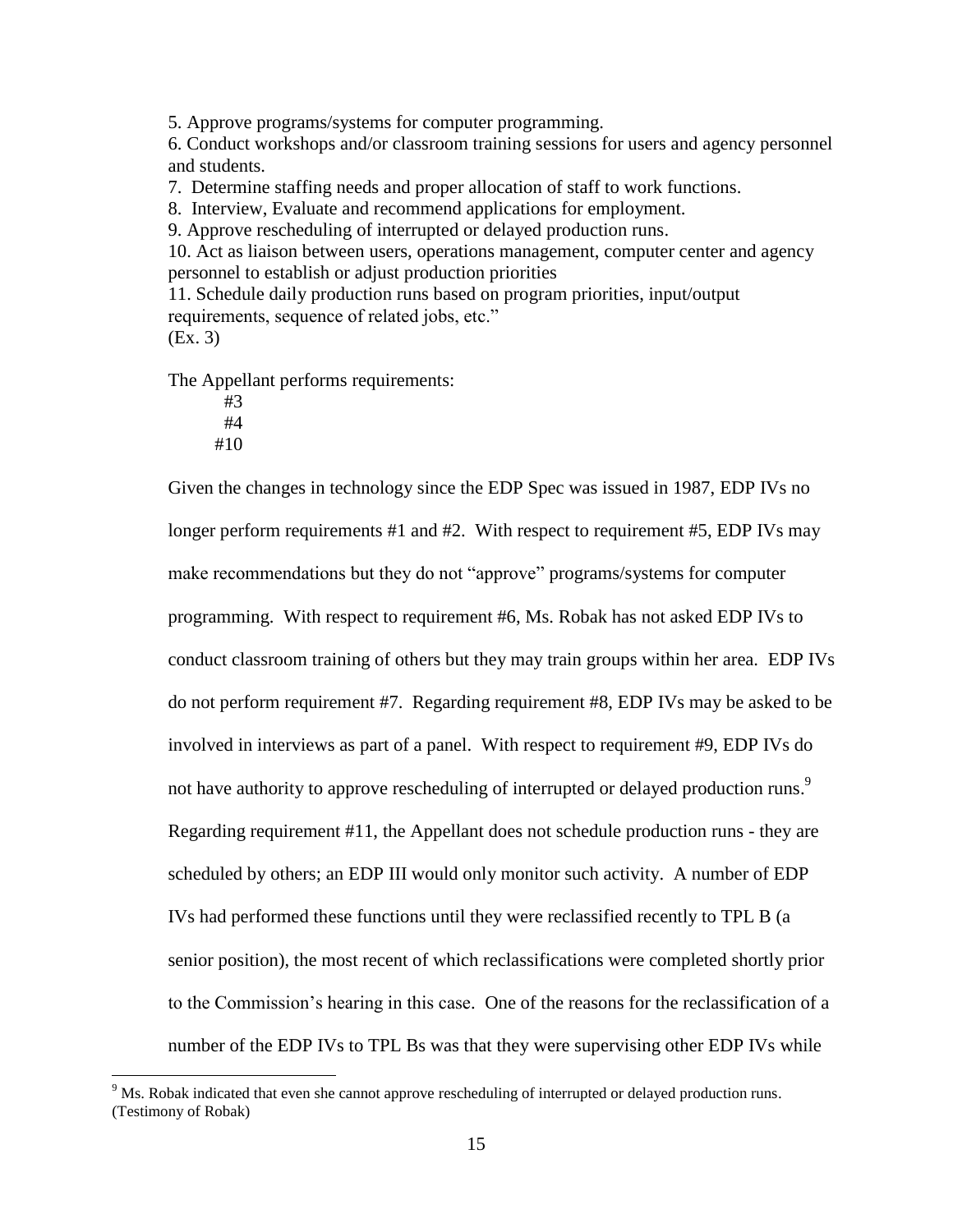they were members of the same bargaining unit as the EDP IVs they supervised. (Testimony of Robak)

- 33. With respect to supervision received, EDP IIIs "receive general supervision from EDP System Analysts or other employees of higher grade who provide guidance on policy, assign work and review performance through conferences and reports for compliance with policy and procedures." (Ex. 3) EDP IVs "receive general supervision from employees of higher grade who provide policy guidance, assign work and review performance through conferences and reports for effectiveness." (Id.)
- 34. The EDP Spec lists twenty-seven (27) qualifications required at hire for all levels, such as knowledge of the types, concepts, techniques and applications of electronic data processing and equipment; knowledge of basic mathematics and elementary algebra; knowledge of the types and applications of job control language applicable to electronic data processing systems; ability to follow oral and written instructions; and ability to understand and apply the policies, procedures, specifications, standards and guidelines governing assigned unit activities. (Ex. 3)
- 35. Additional requirements at hire for EDP IIIs are: "knowledge of the methods and techniques of statistics" and "knowledge of the principles, practices, and techniques of supervision." Additional requirements at hire for EDP IVs are: "ability to plan and conduct training or instruction" and "ability to organize work by establishing operating and/or reporting relationships and by assigning the work accordingly". (Ex. 3) With the exception of supervisory knowledge, which is not required by his Form 30 and the Appellant acknowledges that he does not supervise anyone, the Appellant's professional experience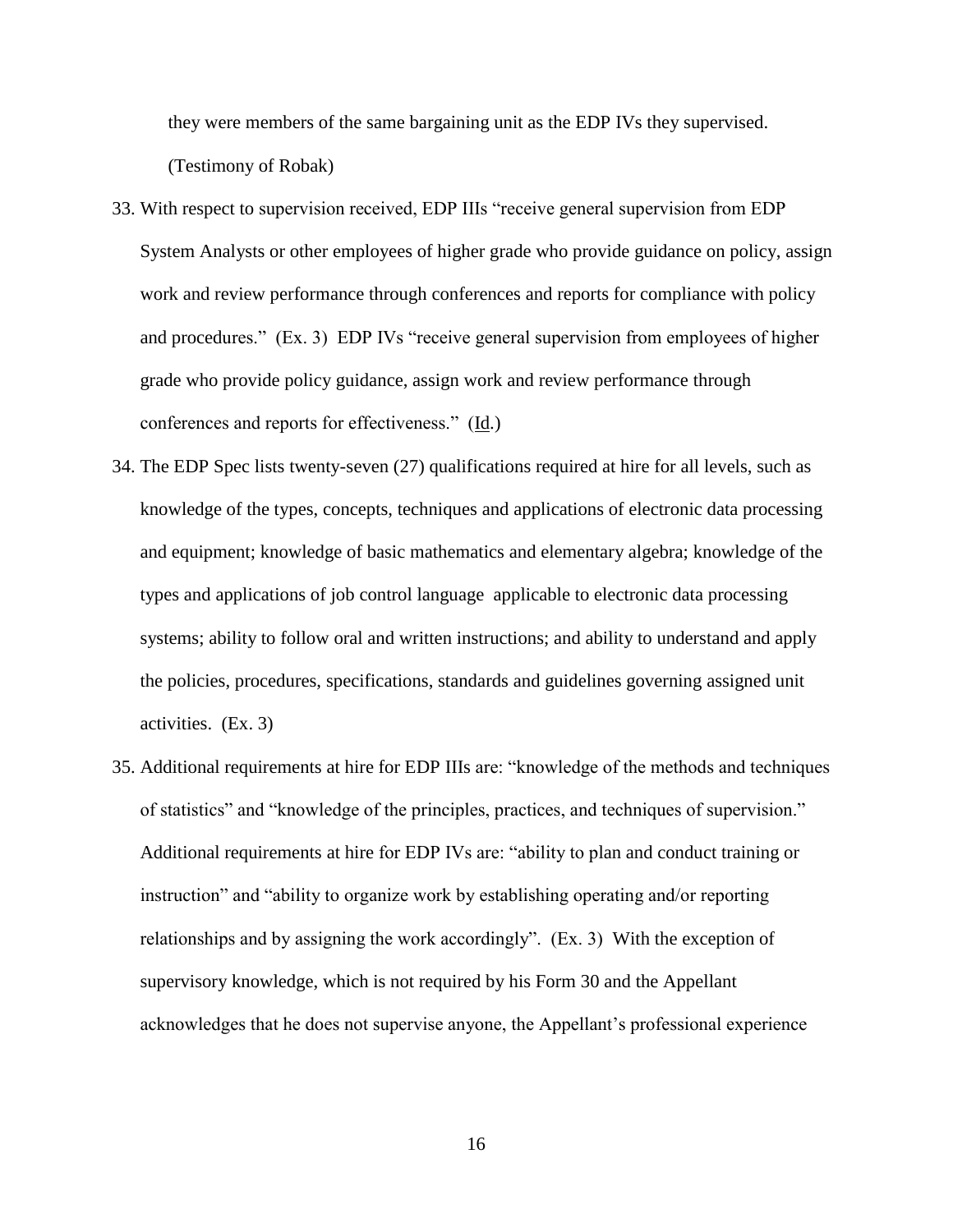appears to meet applicable additional requirements at hire for EDP IVs. (Testimony of

Appellant; Exs. 1, 2 and 3)

36. The EDP Spec Minimum Entrance Requirements for an EDP III are, in pertinent part:

Applicants must have at least (A) four years of full-time, or equivalent part-time, professional experience in electronic data processing of which (B) at least two years must have been in work in which the major duties included computer systems analysis, or (C) any equivalent combination of the required experience and the [provided educational] substitutions …" (Ex. 3)

The minimum entrance requirements for an EDP IV are, in pertinent part:

Applicants must have at least (A) five years of full-time, or equivalent part-time, professional experience in electronic data processing, of which (B) at least three years must have been in work in which the major duties included computer systems analysis, or (C) any equivalent combination of the required experience and the [provided educational] substitutions …. (Id.)

 The Appellant's professional experience appears to meet applicable EDP IV minimum entrance requirements. (Testimony of Appellant; Exs. 1, 2 and 3)

37. A key difference between EDP IIIs and IVs is the level of work performed on servers. There is a role for EDP IIIs regarding servers but it is minimal. The Appellant's work on the servers is at the junior level, repetitive, scripted and mapped out. The Appellant worked on building DTA and DCF servers with another EDP III but they were given a script to follow, they made a first attempt on the work but the Appellant did not have the expertise and/or authority to complete the installation, set it up and turn it on. A senior person had to help them complete it. EDP IVs are much more technical; they are assigned to new projects to work with teams to determine the best way to set things up. An EDP IV's work on a server includes building a server based on an engineering script created by a TPL, who is one step higher than an EDP IV, migrating data onto the new server, and actively monitoring and manipulating a directory. Data migration is usually done by senior server staff, in part, to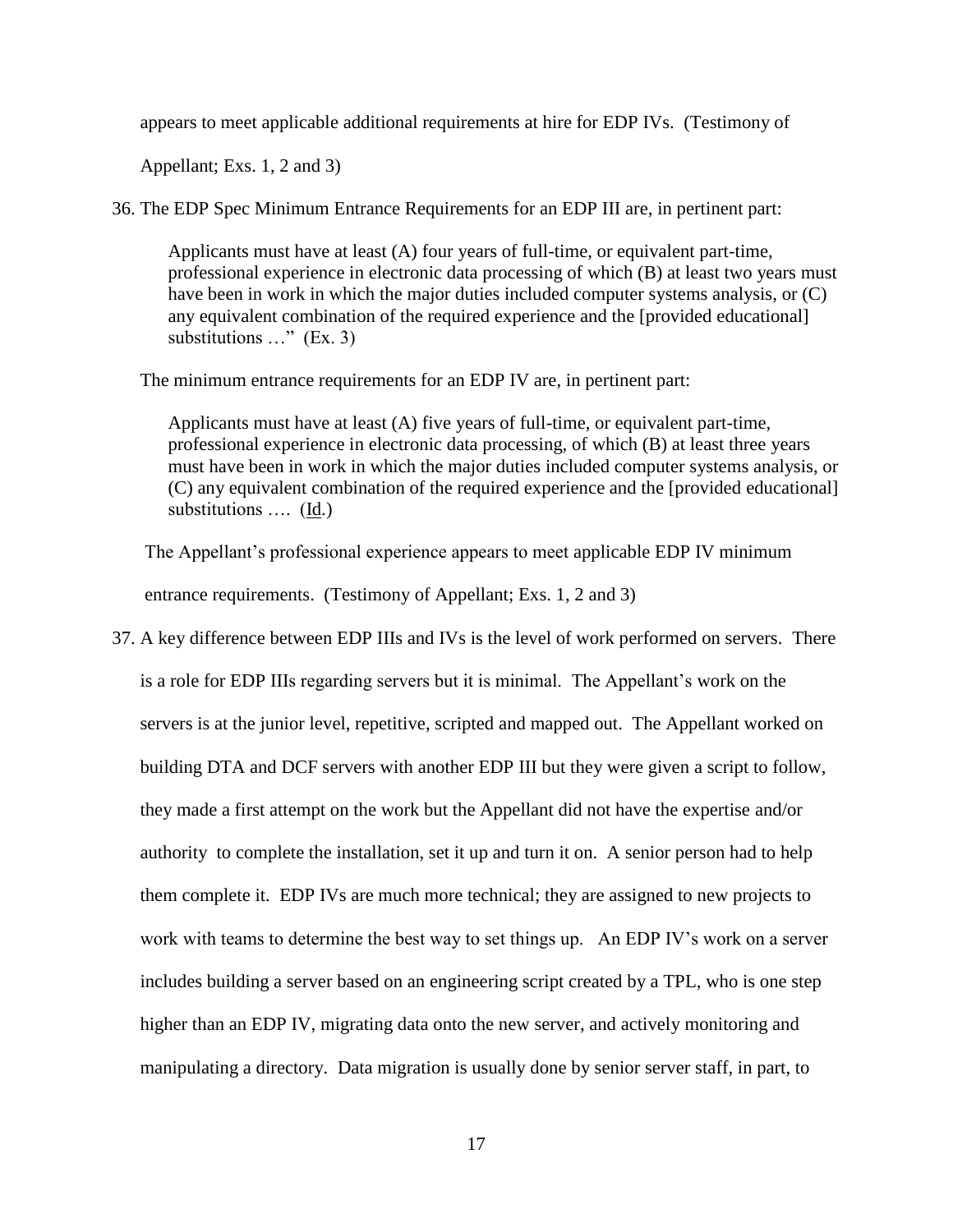ensure that confidential files are properly protected. In addition, as an EPD III, the Appellant's job generally is to monitor computer data back-ups to make sure they are running properly whereas engineers are the ones who configure data back-ups. If there is a problem with the back-up jobs, it is the Appellant's responsibility to alert his supervisor(s). The Appellant and another EDP III built and configured a backup for DCF servers but the backup was predetermined by others and a senior system administrator had to come in and confirm and assist on the job because it was not completed by the Appellant and his associate. The Appellant also completes computer patch jobs to update computer security, helps employees with lost files on their desktops, and resets the print cue if printing stops, which work is performed by EDP IIIs. (Testimony of Ms. Robak; Testimony of Appellant)

#### Appellant's Form 30

38. In her review of the Appellant's reclassification request, Ms. Gurliaccio reviewed the

Appellant's Form 30, which is derived from the EDP Spec. The Appellant's Form 30 lists the following under "General Statement of Duties and Responsibilities":

- Responsible for Customer/User satisfaction as it relates to IT services and support.
- Acts as support technician for sites as assigned.
- Performs tasks associated with managing, prioritizing, and resolving Help Desk tickets.
- Maintains the IT inventory database.
- Provides support of personnel as it relates to the use of equipment and software.
- Assess, debug and resolve technical problems associated with desktops and system peripherals.
- Performs all duties in respectful and professional manner.
- Performs all duties in accordance with EOHHS policies and procedures.
- Performs all business administrative duties in a timely and accurate fashion.
- Participate in projects and meetings as required.
- Support of personnel as it relates to the use of equipment/software in the EOHHS enterprise environment as needed.
- Coordinate site visits with service providers.
- Assists with troubleshooting and resolving Network issues as required.
- Assist with Monitoring and Maintaining the health and integrity of the network.
- Assist with local backup and restore process as required.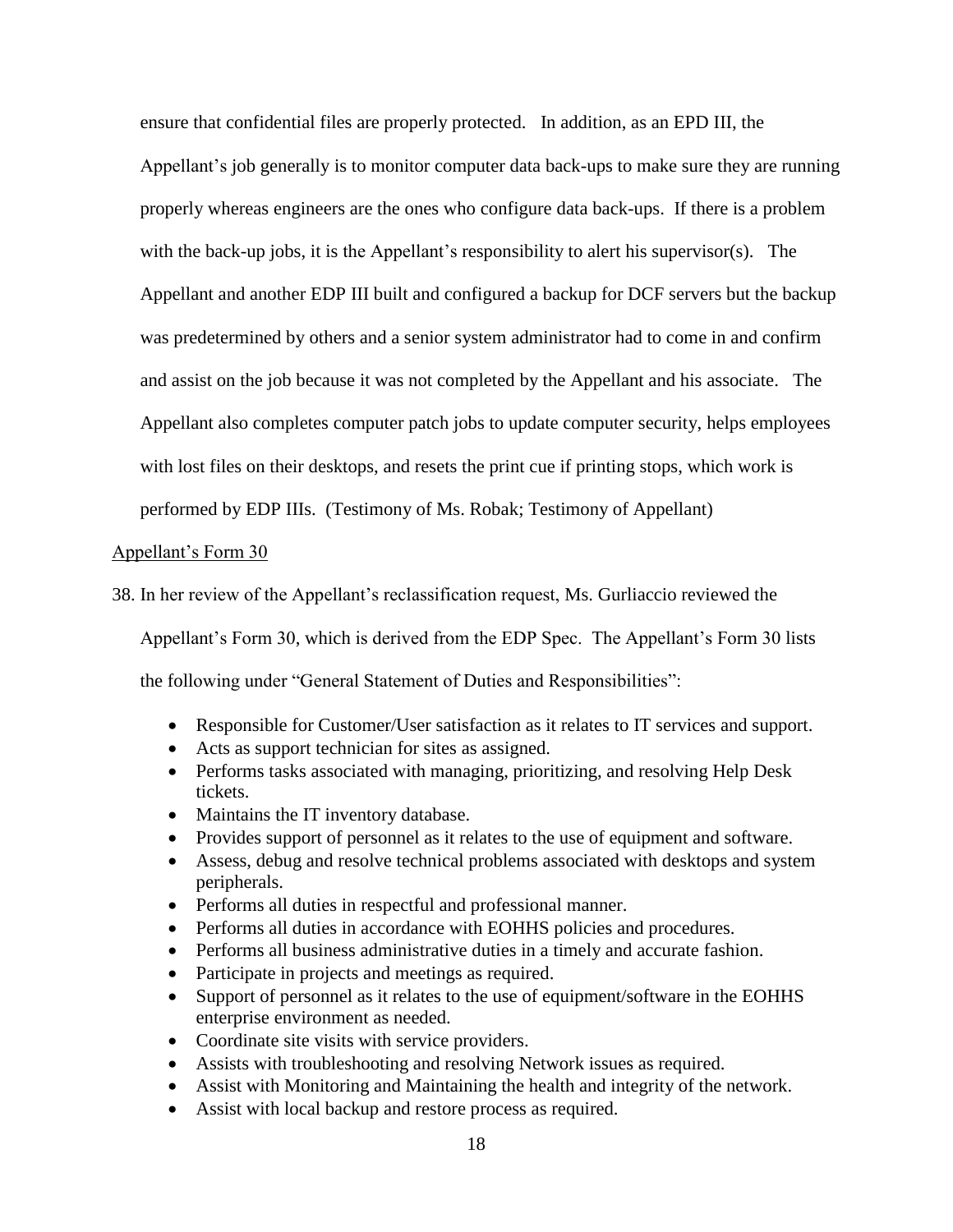- After hours support as authorized and required.
- Responsible to perform related duties as required.  $(EX, 8)^{10}$
- 39. The Appellant's Form 30 indicates that he has no reporting staff. (Ex. 8)
- 40. The Appellant's Form 30 lists the following under "Detailed Statement of Duties and

Responsibilities":

- Respond and resolve tickets and incidents in accordance with EOHHS IT policies and procedures as they relate to customer support and updates.
- Maintain inventories of all EOHHS IT assets using the EOHHS inventory collection process to secure Commonwealth assets.
- Manage the upgrade of hardware & software when necessary to insure that all services are provided in a secure and timely fashion. This includes but is not limited to new Anti-Virus, Operating System patches, or other mandated software upgrades as directed by EOHHS standards and practices.
- Clearly communicate and/or escalate to their supervisor any IT operations issues or disruption (planned or unplanned) to minimize user impact.
- Assist Telecom with movement of IP phones as required.
- Work collaboratively with internal and external groups in a team environment to improve overall customer service and support.
- Utilize any and all resources available through EOHHS and other sources for assistance with problem resolution.
- Implementation of EOHHS IT enterprise images for PC's (Desktop/Laptop) according to EOHHS procedures and policy to insure a consistent environment.
- Responsible for timely response and support during scheduled and authorized nonbusiness hours to insure continuity of services to the network environment.
- Install and move assets as required according to EOHHS policies and procedures
- Assist with meeting special projects and other requests as required to maximize the efficient use of IT resources.
- Complete all activities within EOHHS security policies and practices to insure the safety and privacy of data, its clients and its resources.
- Act as the contact person for office wiring/cable installations and performs related duties as required.
- Required to travel to various sites as needed or requested.
- Manage site specific projects as related to network infrastructure as required.
- Assist with local backup and restore process to include swapping tapes, restoring files and transfer of media as required.

 $\overline{a}$  $10$  Ex. 8 is the Form 30 for the Appellant's title as EDP III. The space in the Form 30 to indicate when Ex. 8 was prepared is blank. However, Ex. 8 is very different from the 2004 version of the Form 30 for EDP III produced by the Respondent post-hearing in response to my request at the hearing for information regarding when and how the Form 30 was changed.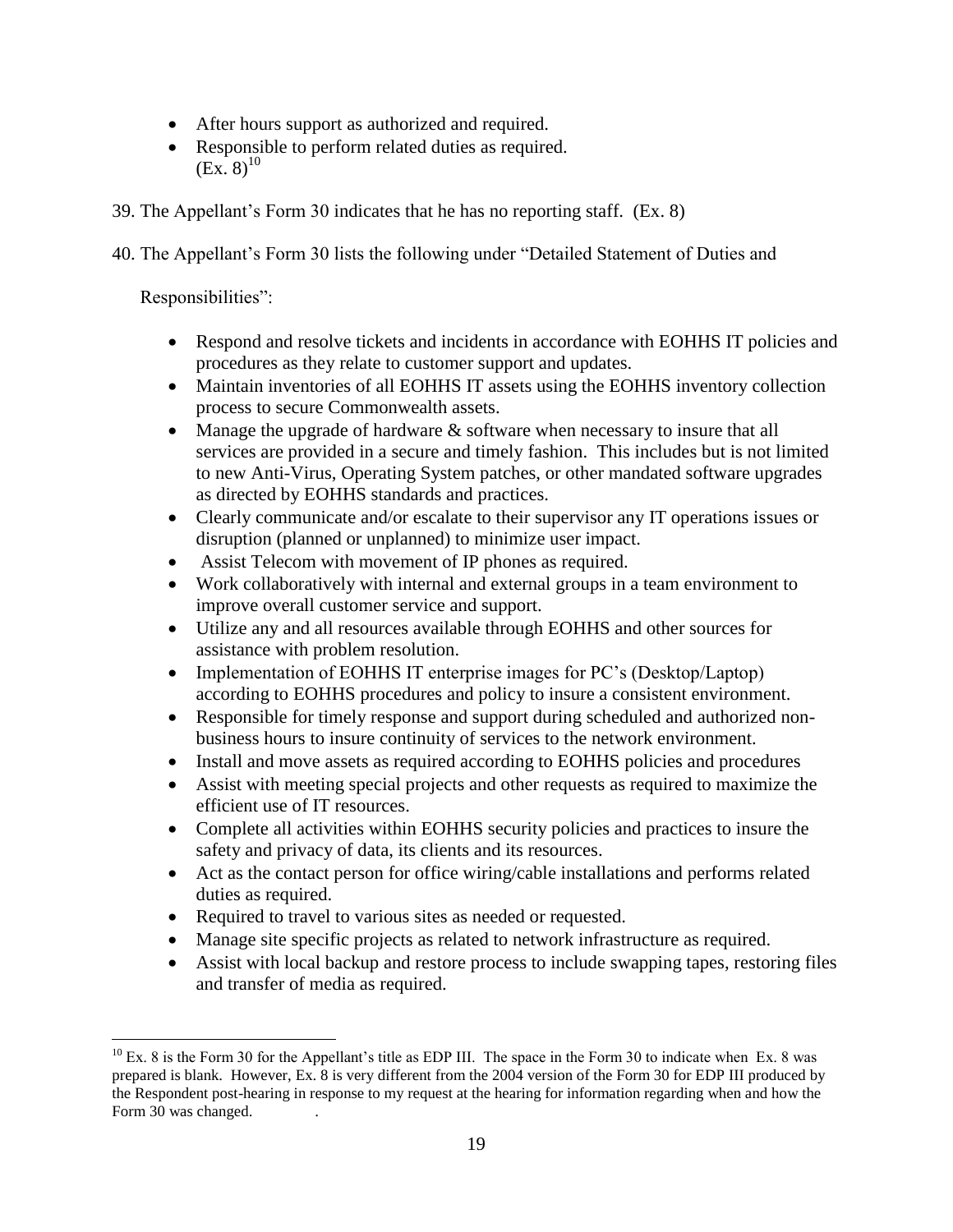- Support, trouble shoot and configure remote access to assist network users with connectivity to EOHHS network from non-magnet connections.
- Perform all duties as required and directed. (Ex. 8)

41. The "Qualifications Required at Hire" on the Appellant's Form 30 include, in pertinent part,

- Knowledge of hardware/Microsoft operating systems through current version.
- Experience supporting MS Office Suite.
- Experience working with Active directory.
- Knowledge of an experience with the Local Area Networks (physical and logical).
- Knowledge of capabilities and limitations of computer hardware (PCs, Laptops, Printers & Peripherals).
- Knowledge of IT industry standards.
- Knowledge of the principles, practices and techniques of professional writing and communication methods. …
- Ability to understand the laws, rules, regulations, and procedures, standards and guidelines governing all EOHHS activities.
- Knowledge and experience with basic security measures and requirements.
- Valid drivers license and access to a vehicle
- Ability to lift up to 35lbs & push 65Lbs (sic). (Ex. 8)

42. The "Minimum Entrance Requirement" section of the Appellant's Form 30 states, in

pertinent part,

"Applicant must have at least (A) Two years of full-time, or equivalent part-time, professional experience in the IT field or (B) Any equivalent combination of the required experience and the substitutions [provided therein]. …" (Ex. 8)

43. The Appellant's Form 30 does not contain any licensing or certification requirements. (Ex.

8)

# Appellant's EPRS

44. In considering the Appellant's reclassification request, Ms. Gurliaccio also reviewed the

Appellant's FY'2015 Employee Performance Review Service (EPRS), which rates the

employee's performance as having performed below the pertinent criteria, having met the

pertinent criteria, or having exceeded the pertinent criteria. The Appellant's FY 2015 EPRS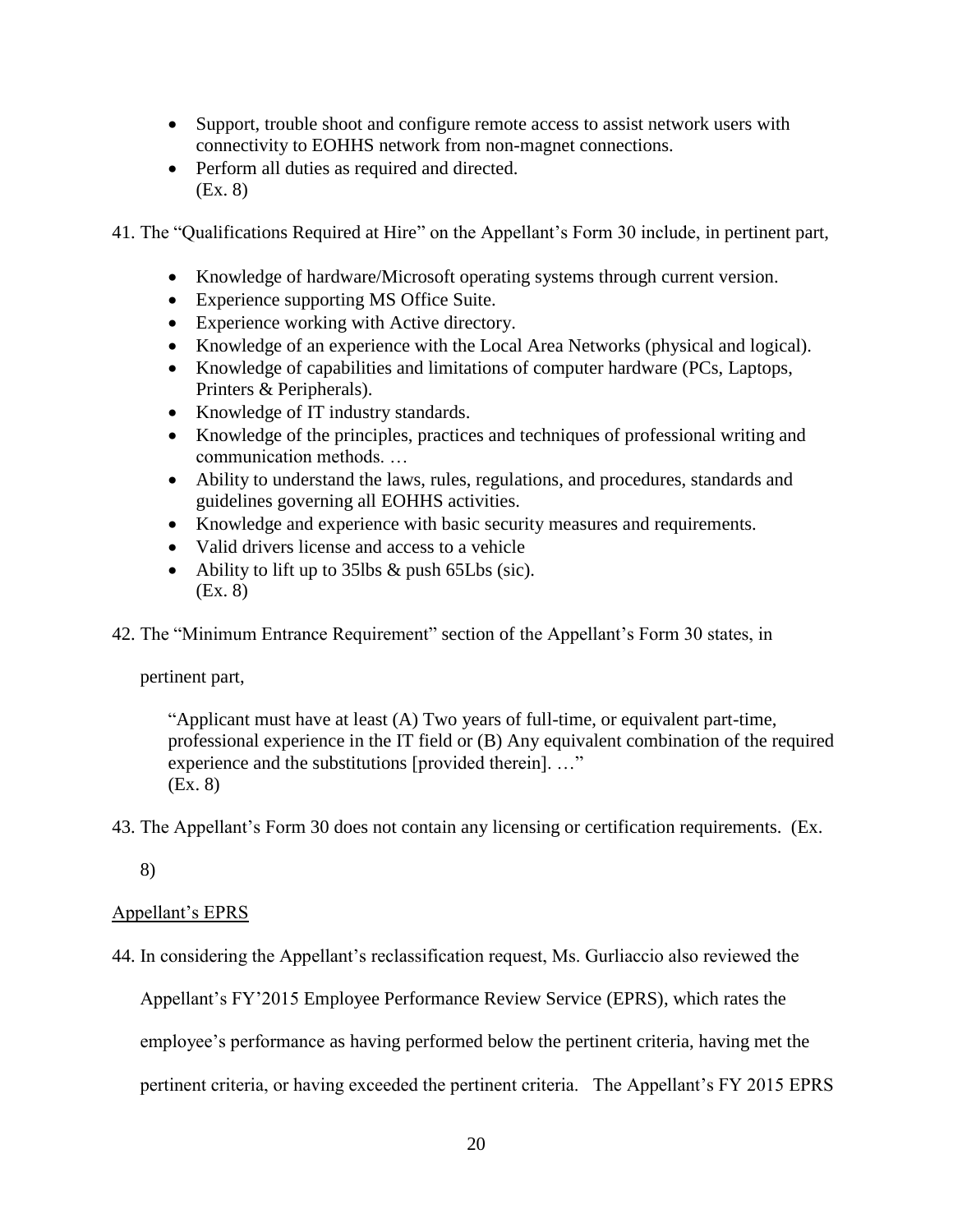indicates that in the view of Mark Grant, a supervisor Technical Pay Law (TPL) employee<sup>11</sup>, and reviewer Michael Fitzpatrick, who is Regional Manager for the communities north of Boston and Mr. Grant's supervisor, the Appellant met the applicable criteria. The Appellant did not sign the annual review of his EPRS. (Ex. 2; Testimony of Appellant; Testimony of Robak; Ex. 4) I take administrative notice that an employee's refusal to sign an EPRS typically indicates that the employee does not concur with at least part of the evaluation therein.

45. Duty #1 of the Appellant's FY 2015 EPRS relates to customer satisfaction and support. The performance criteria for this duty are,

Respond and resolve tickets and incidents in accordance with EOHHS IT policies and procedures as they relate to customer support. Responsible for Customer/User satisfaction as it relates to IT services. Performs all duties in a respectful and professional manner. Support of personnel as it relates to the use of equipment/software in the EOHHS enterprise environment as needed. (Ex. 2)

A notation to this duty apparently written by the Appellant's supervisor states, "Fernando does a good job with staying on top of all the areas he covers. He works hard to meet all customer needs across the multiple EHS agencies he supports." (Id.)

46. Duty #2 of the Appellant's FY2015 EPRS pertains to "technical and team responsibilities",

as follows,

 $\overline{a}$ <sup>11</sup> Established by Chapter 717 of the Acts of 1983, the Technical Pay Law (TPL) Program allows agencies to attract and retain qualified information technology professionals in a highly competitive labor market. Under TPL, there are two categories of employees, with broad salary ranges within which the TPL employee's salary may be adjusted based on the competencies and responsibilities required to perform the job; and on the employee's performance. ..

<sup>…</sup> The TPL program is administered by the Executive Office of Administration and Finance, through the joint efforts of the Human Resources Division and the Information Technology Division. A standing TPL Advisory Committee, made up of representatives from Shared Services agencies, meets regularly to review TPL issues and evaluate current program components to ensure that existing needs of shared services stakeholders are being addressed…." TPL Guide 2005)(www.mass.gov/anf/docs/hrd/policies/tpl/final-tpl-guide.doc)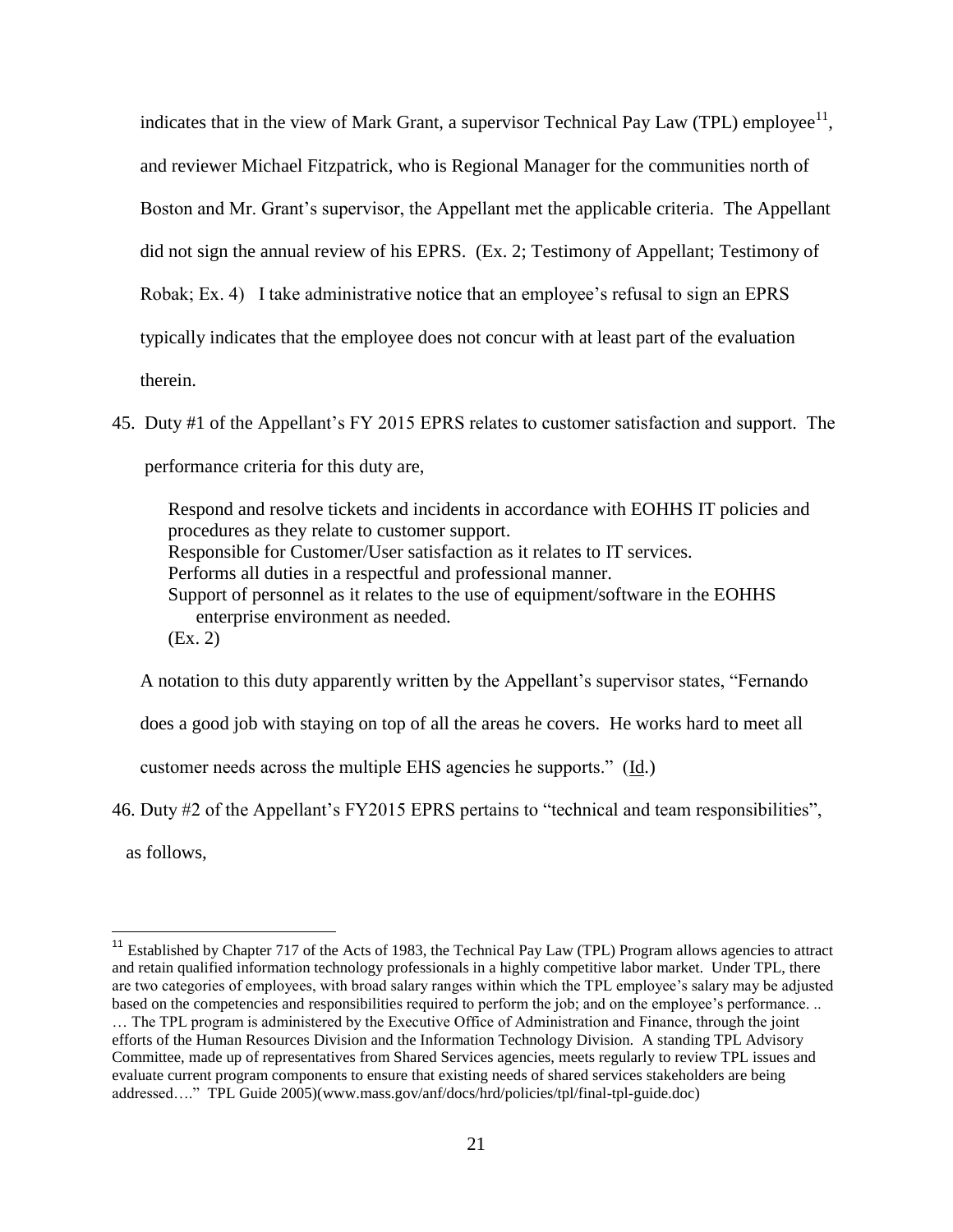Assess, debug and resolve technical problems associated with desktops and system peripherals.

Assists with troubleshooting and resolving network issues as required.

Assist with the monitoring and maintaining the health and integrity of the network. Assist with local backup and restore process as required.

Manage the upgrade of hardware  $\&$  software when necessary to insure that all services are provided in a secure and timely fashion.

Assist Telecom with movement of IP phones as required.

Implementation of EOHHS IT enterprise images for PCs (Desktop/Laptop) according to EOHHS procedures and policy to insure a consistent environment.

Install and move assets as required according to EOHHS policies and procedures. Assist with site specific projects as related to network infrastructure  $\&$  server support. Support, trouble shoot and configure remote access to assist network users with

connectivity to EOHHS network from non-magnet connections.

(Ex. 2)

A notation to this duty apparently written by the Appellant's supervisor states, "Fernando

does a good job staying on top of all that is required to keep the staff he supports up &

running." (Id.)

47. Duty #3 of the Appellant's FY2015 EPRS lists the following performance criteria for

"project roles and coordination",

Participate in meetings, special projects and other requests as required to maximize the efficient use of IT resources.

Coordinate site visits with service providers.

Work collaboratively with internal and external groups in a team environment to improve overall customer service and support.

Utilize any and all resources available through EOHHS and other sources for assistance with problem resolution.

Assist with site specific projects as related to network infrastructure and server support. (Ex. 2)

A notation to this duty apparently written by a supervisor adds, "Fernando is always willing

to help out on the projects that hit our area." (Id.)

48. Duty #4 in the FY 2015 EPRS lists the following performance criteria for "leadership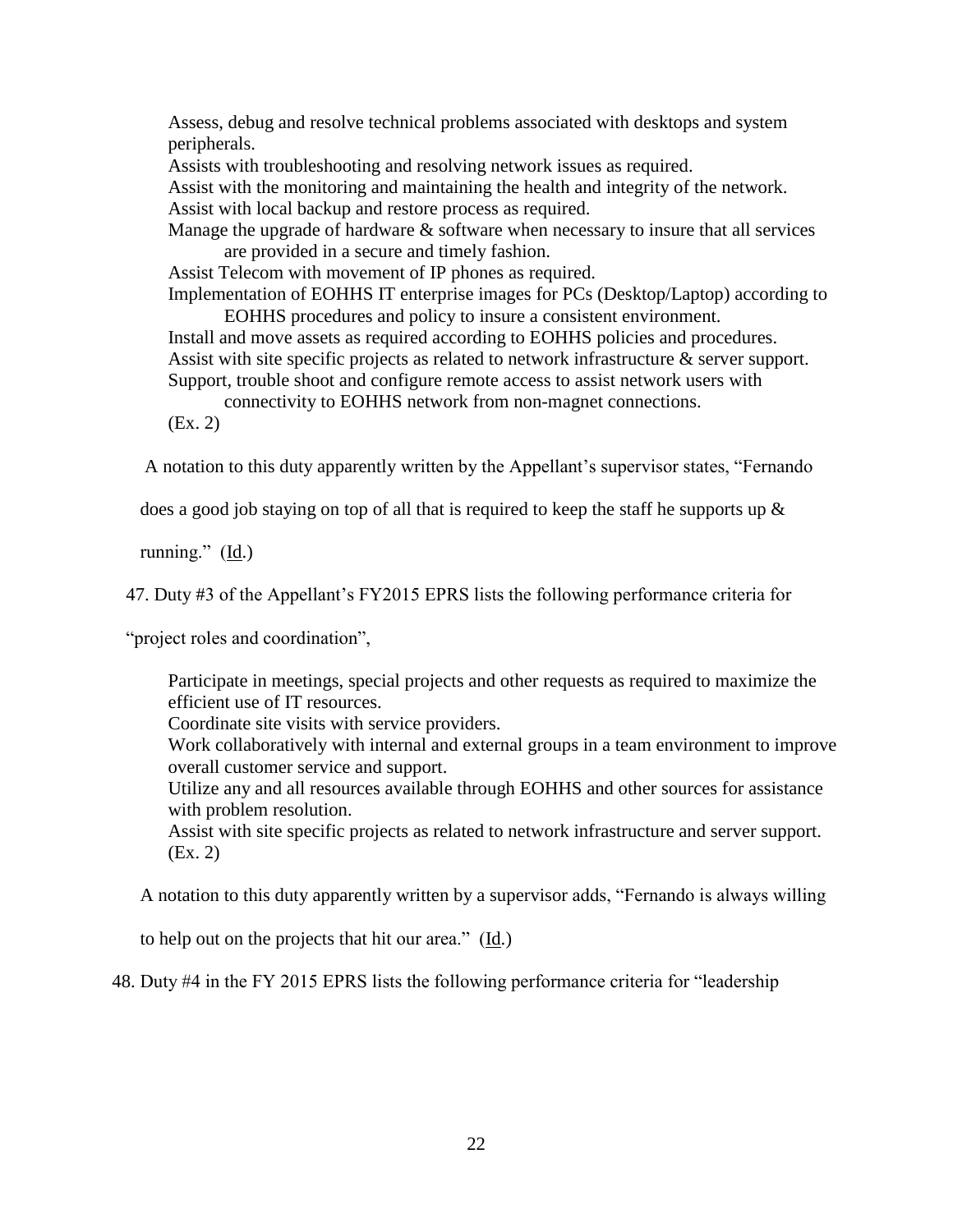responsibilities": "Manage site specific projects." (Ex. 2) A notation to this duty apparently

written by a supervisor adds, "Fernando has overseen the swap out of leased based equipment in

multiple offices this past year." (Id.)

49. Duty #5, the last of the duties in the Appellant's FY 2015 EPRS, lists the following

performance criteria,

Performs all business administrative duties in a timely and accurate fashion. Maintain inventories of all EOHHS IT assets using the EOHHS inventory collection process to secure Commonwealth assets. Clearly communicate and/or escalate to their supervisor any IT operations issues or disruptions (planned or unplanned) to minimize user impact. Perform all duties as required and directed. (Ex. 2)

A note added to this duty apparently written by a supervisor states, "Fernando meets all administrative duties in a timely manner." (Id.)

## Organization Chart

50. The Appellant is one (1) of nine (9) IT Site Managers in the Northeast Region. The Central Region has ten (10) staff members and one (1) current supervisor. It is unclear how many, if any, IT Site Managers there are in the Central Region since there are no job titles for the staff members listed other than the supervisor. There are two (2) Boston Regions (Unit A and Unit B). Unit A has twenty-one (21) staff members and two (2) supervisors. Only (2) of the Unit A staff are designated as IT Site Managers. Boston Region Unit B has eighteen (18) staff members, none of whom are identified as IT Site Managers, and four (4) supervisors. The Southeast Region has fifteen (15) staff members, of who eleven (11) are identified as IT Site Managers, and four (4) supervisors. The Western Region has ten (10) staff members, none of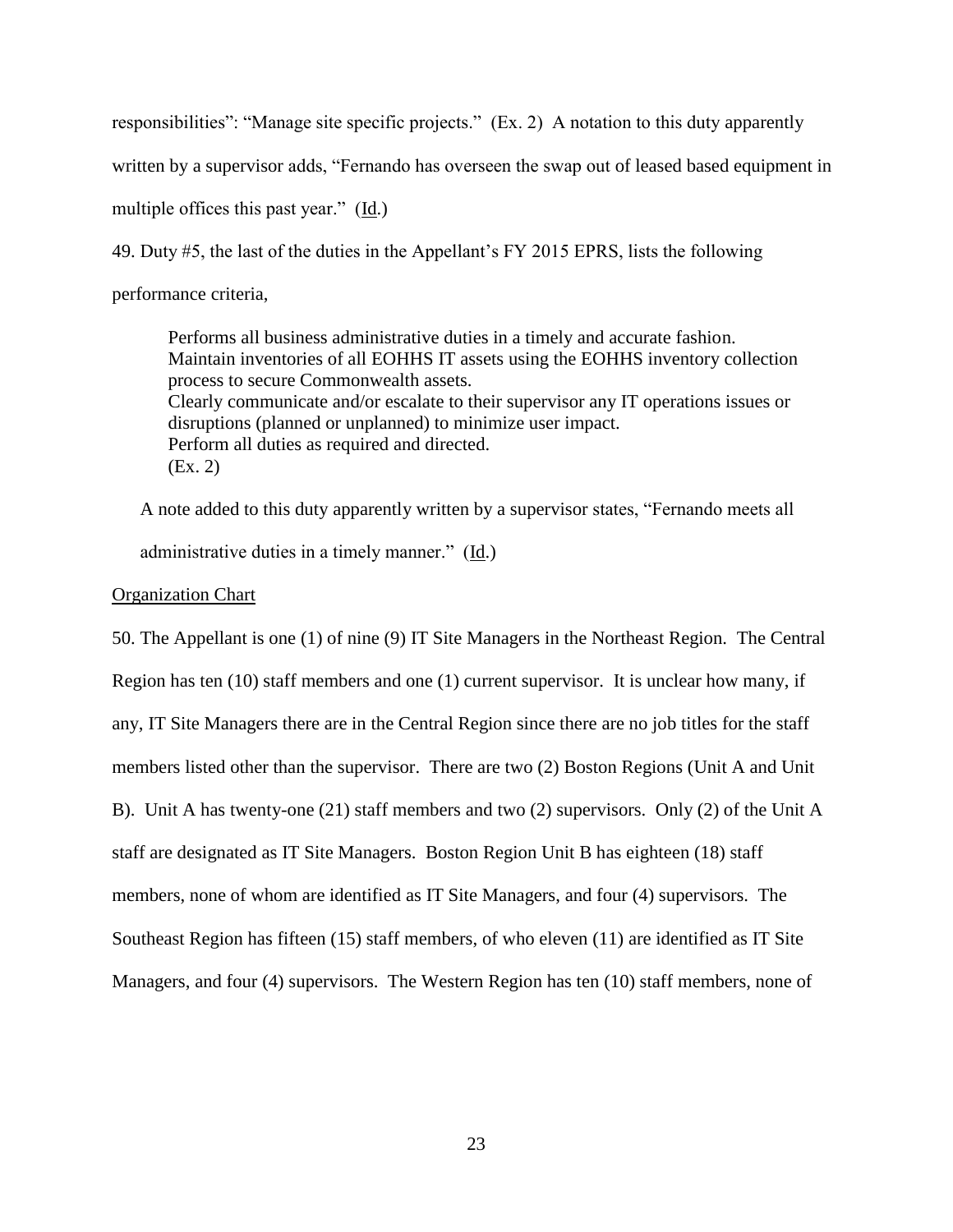whom are identified as IT Site Managers, and two  $(2)$  supervisors.  $(Ex. 4)^{12}$  The charts do not

include civil service titles (such as EDP III or EDP IV). (Administrative Notice)

Appellant's Request for Reclassification Denied

51. On August 10, 2015, Ms. Gurliaccio wrote to the Appellant, in full,

After reviewing the desk audit [by Ms. Robak], which includes the interview guide, organizational chart, form 30, and supplemental documentation, the preliminary decision of the agency is to deny your appeal with respect to your classification. You have until *August 28, 2015* to review this recommendation. If you do not agree with it, you may submit a rebuttal in writing to this office with any additional information you think is applicable. If we do not hear from you by *August 28, 2015* we will issue a final decision to you in writing. Please contact me at  $(xxx)xxx-xxxx$  if you have any questions. Thank you.

(Ex. 5)(emphasis in original)

52. By email dated August 13, 2015, the Appellant submitted a rebuttal to Ms. Gurliaccio stating,

in pertinent part, that his duties are divided as follows:

Server duties:

|                                       | Daily Server Backups Troubleshot Maintenance Manage perform data restore, |  |
|---------------------------------------|---------------------------------------------------------------------------|--|
|                                       | Review Logs, create Reports 14% [of the time]                             |  |
|                                       | Monitor Maintain, troubleshoot Server Refresh, and Install, and Server    |  |
| Peripherals Printer Server            | 16%                                                                       |  |
|                                       | Server install and testing/troubleshoot Repair, Debug, and migrations     |  |
|                                       | 8%                                                                        |  |
|                                       | Active Directory - Maintenance EOHHS, DCF, DYS (Workers and computers),   |  |
|                                       | New accounts, create, Transfer, Change, terminate DCF, DMH                |  |
|                                       | 19%                                                                       |  |
| <b>Help Desk Tickets</b>              | 35%                                                                       |  |
| Admin duties/desktop support requests | 8%<br>(sic)                                                               |  |
|                                       |                                                                           |  |

(Appellant's Post-Hearing Submission)

53. Ms. Gurliaccio received and reviewed Mr. Mesquita's rebuttal letter. (Testimony of Ms.

Gurliaccio)

 $\overline{a}$ 

 $12$  The organizational charts in Exhibit 4 are undated but appear to be charts of personnel at the time that the Respondent considered the Appellant's request for reclassification.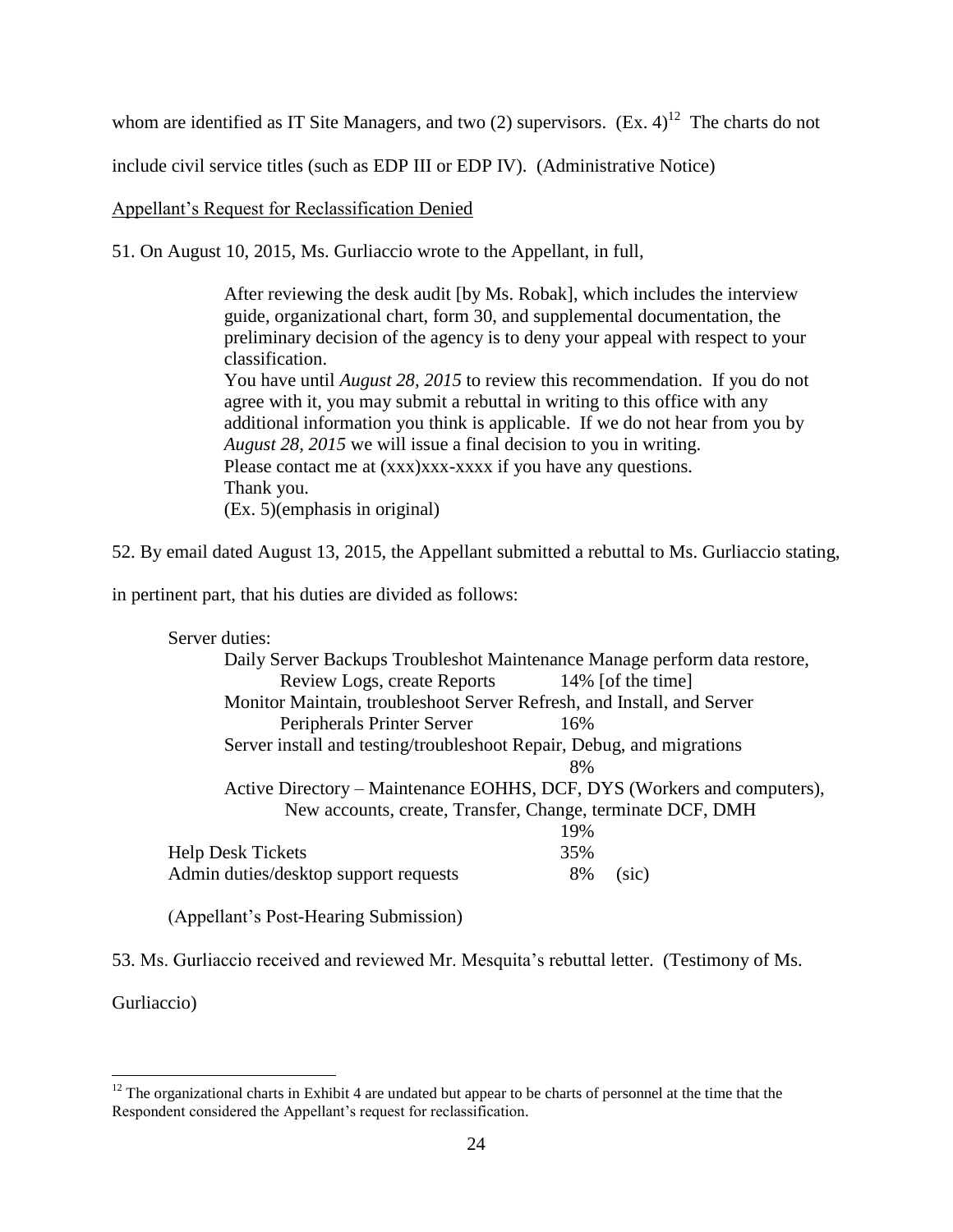54. By letter dated August 19, 2015, Ms. Gurliaccio informed the Appellant that the Respondent

had made a final determination and that his reclassification request was denied stating, in

pertinent part,

… An appeal audit was conducted and the results have been reviewed. Accordingly, we found that the duties performed by you do not warrant the reallocation of your position. We regret to inform you that we must therefore deny your reclassification appeal. Appellants who wish to appeal their agency's decision should direct their appeal in writing to the Human Resources Division (HRD), Organizational Development Group, …

(Exhibit 6)

55. By letter dated September 4, 2015, the Appellant requested that HRD review the

Respondent's decision, stating, in pertinent part,

In this letter I will try to breakdown my Server duties/tasks performed as (EDP System Analyst IV) on a daily basis as well as all other requests performed as an EDP System Analyst III, such as server refresh, MDT install, maintenance to Active Directory, (such as Adding deleting changing workers, transfers etc. Many duties/tasks that no only fall under server, as building a servers in the past as requested, (such as the DCF Northern Region servers, ex: Salem, Lynn, Malden, DTA North Shore, Malden, as well implementing software upgrades. …

In the recent past there are workers from another Region … which have been reclassified to a IV … There was one EDP IV position in my Northern region recently retired ( …, who happened to be out with a Medical condition prior to his retirement, I inherited his offices, in addition to mine …." (sic) (Appellant's Post-Hearing Exhibits)

In his September 4, 2015 letter, the Appellant also reiterated the percent of time he

performs various functions that he wrote in his rebuttal letter to Ms. Gurliaccio previously.

 $(\underline{Id.})$ 

56. On November 12, 2015, Ms. Latoya Odlum, at HRD, sent an email request to Ms. Gurliaccio

requesting a number of documents relating to the Appellant's appeal to HRD. In response, on

November 17, 2015, the Respondent submitted the following to HRD:

a. the Appellant's Interview Guide;

b. the Appellant's May 19, 2015 email message to Ms. Bishop Fallon requesting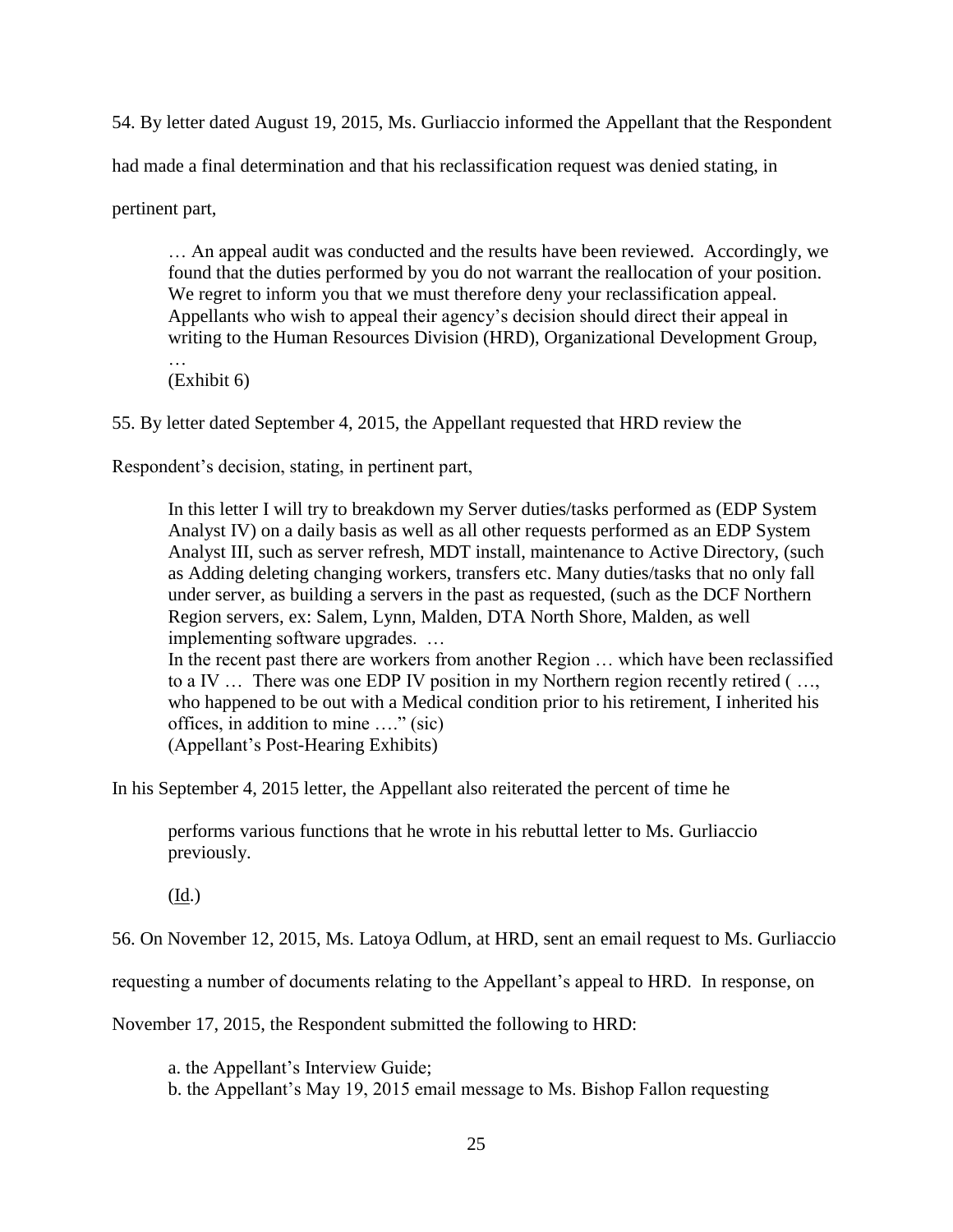reclassification to EDP IV;

c. a May 22, 2015 email message from Ms. Bishop Fallon to Ms. Robak and the Appellant (copying Mr. Fitzpatrick) forwarding the Interview Guide for the Appellant to complete, for Ms. Robak to comment on the completed Interview Guide in the Classification Audit Decision Form, asking Ms. Robak to include the Appellant's current EPRS, Form 30 and updated Organization Chart; and send the information to Ms. Bishop Fallon within two (2) weeks. (Respondent's Post-Hearing Exhibits); d. Ms. Gurliaccio's preliminary denial on August 10, 2015 of the Appellant's request; e. the Appellant's rebuttal to the preliminary denial; f. the Respondent's final denial of the Appellant's request, dated August 19, 2015; g. the Appellant's Form  $30^{13}$ ; h. a Form 30 for EDP IV; i. Ms. Robak's comments on the Appellant's request; and j. organizational charts for the various regions.

(Respondent's Post-Hearing Exhibits)<sup>14</sup>

57. By letter dated January 12, 2016, HRD denied the Appellant's appeal of the Respondent's

denial of his reclassification decision stating, in pertinent part,

… the Human Resources Division … has carefully reviewed the information concerning your job classification. We concur with the agency head's decision that the duties being performed by you do not warrant the reallocation of your position and therefore we must deny your appeal.

As provided in the Massachusetts General Laws, Chapter 30, Section 49, you may appeal HRD's classification decision to the Civil Service Commission …. (Exhibit 7)

58. On January 28, 2016, Mr. Mesquita filed the instant appeal with the Civil Service

Commission. (Stipulated Fact)

## Other EDP IV Reclassifications

 $\overline{a}$ 

59. A number of other EOHHS EDP IIIs requested reclassification to EDP IV at or about one

year prior to the Appellant's appeal to the Commission. Nine (9) of those who requested this

reclassification were approved around that time:

 $13$  The Form 30 that the Respondent submitted post-hearing in response to my request at the hearing is the same as the version in Ex. 8 and the same as the correct version that Mr. Fitzpatrick sent the Appellant after the Respondent denied that Appellant's reclassification request.

<sup>&</sup>lt;sup>14</sup> Apparently, the documents that the Respondent sent to HRD did not include the Appellant's recent EPRS, although Ms. Gurliaccio had considered the Appellant's EPRS in her decision to deny the Appellant's reclassification request. (Respondent's Post-Hearing Exhibits; Administrative Notice)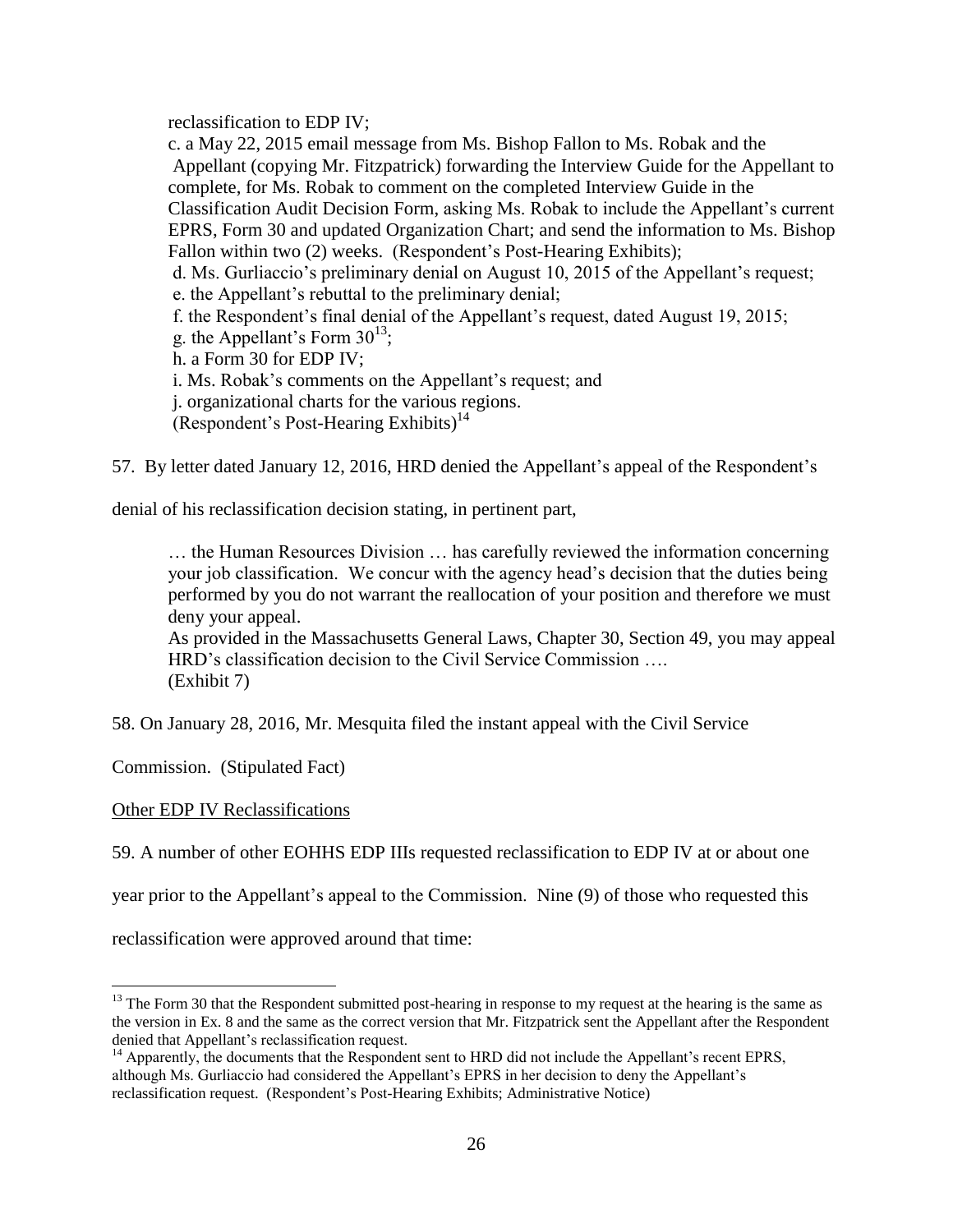Employee  $#1$  – Although the employee's Interview Guide<sup>15</sup> does not state that he builds servers, it states that he "participates in the development of the documentation of servers, infrastructures and technical procedures", "documented hardware peripherals installations, application installation and troubleshooting, file server parameters", he has worked on projects assigned by Regional Managers and Ms. Robak, and completed "all activities within DMH/EOHHS security policies and practices to insure the safety and privacy of DMH data, its clients, and its resources." In addition to his years of experience working for the Commonwealth in IT or IT-related positions, he also worked in IT in the private sector for many years. Although no specific licensing is required for an EDP III, the employee has certificates from three (3) IT institutions. A copy of this employee's reclassification was sent to the Southeast Regional Manager; there is no indication whether Ms. Robak was involved in this employee's reclassification in the documents provided by the Respondent.

Employee #2 – This employee's Interview Guide states explicitly that he builds servers as a normal function of his job and related functions 51% of his time. Ms. Robak agreed with this employee's reclassification. There is no indication which region this employee works in.

Employee #3 – This employee's Interview Guide clearly states that he builds servers, in addition to his other tasks. Ms. Robak agreed with this employee's reclassification in the Central Region.

Employee #4 – This employee's Interview Guide indicates, for example, that he plays a significant role in the operation of a federal/state payment recovery system, he manages " the consultants who are replatforming the Accounts Receivable … subsystem for [a program], he manages the "development of user acceptance test scenarios", he manages the "security for the AR subsystem … and overseeing the testing effort of the Software Quality Assurance … testers assigned to the AR subsystem", directs the "design and development of test scenarios and execution of test plans", conducts "workshops and/or training sessions for contractors, users and agency personnel", and has worked on other projects for EOHHS with other outside agencies. Also, although no specific licenses are required, the Appellant lists many computer languages and systems that he knows. Mr. Lorimer, supervisor in the Southeast Region, agreed with this reclassification.

Employee #5 – This employee's Interview Guide indicates that he is doing more and more work on the server end of his assignments, either assisting in that regard or performing the work himself. He is the site manager with the greatest amount of experience at his site. As a result of the 2012 IT consolidation, this employee's work has become more complex, requiring him to perform more work on the server end and mentoring desktop staff and users. He has assisted with the operation of Inforad, a messaging system related to healthcare and public safety, for example, which operates on

 $\overline{a}$ 

<sup>&</sup>lt;sup>15</sup> I asked the Respondent to produce information concerning the employees' whose reclassifications were approved within the year prior to the instant appeal, redacting the employees' names. I did not specify what documents the Respondent should produce. The Respondent produced the notice of approval sent to nine (9) of such employees and the Interview Guides for eight (8) of the nine (9) employees whose reclassification requests were approved.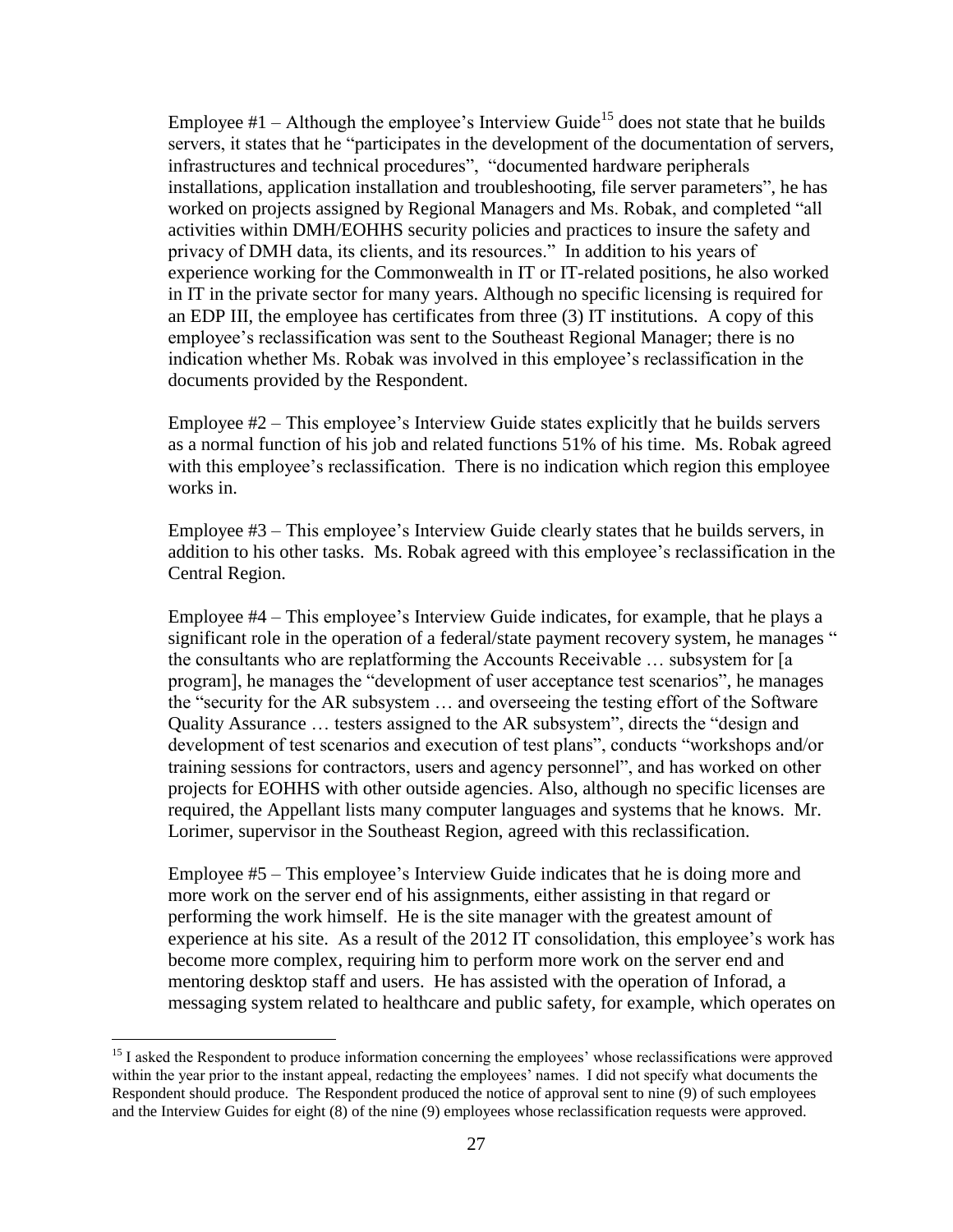a server. There is no indication what region this employee works in or which supervisor/manager agreed with his reclassification.

Employee #6 – This employee's Interview Guide states that he spends most of his time on working with servers and that he was the lead person to the "server build and migration from MS Server 2003 to MS Server 2012 operating system". Although no licensing is required, this employee majored in computer science in college and has a Master's Degree in education. Ms. Robak agreed to this employee's reclassification in the Central Region.

Employee #7 – This employee's Interview Guide states that he builds and configures servers, in addition to his other tasks. Mr. Fitzpatrick agreed with this employee's reclassification in the Northeast Region.

Employee #8 – The Respondent produced only the one-page reclassification approval of this employee, no Interview Guide. Mr. Fitzpatrick agreed with this employee's reclassification in the Northeast Region.

Employee #9 – This employee's Interview Guide states, for example, that he "provide[s] security administration and support of server software (i.e. build[s] and maintain[s] servers, create<sup>[s]</sup> and administer<sup>[s]</sup> software security, local group policy, network shares and Active Directory domain administration) and hardware …." Ms. Robak agreed with this reclassification in the Southeast Region.

#### *Legal Standard*

Pursuant to M.G.L. c. 30 § 49, the Civil Service Commission is charged with hearing the

appeal of an employee aggrieved by a classification decision of a personnel administrator

regarding "any provision of the classification affecting his office or position." Id.

"The determining factor of a reclassification is the distribution of time that an individual spends performing the function of a job classification." Roscoe v. Department of Environmental Protection, 15 MCSR 47 (2002). It is well established that, in order to justify a reclassification, an employee must establish that he is performing duties encompassed within the higher level position the majority of the time. *See, e.g.* Pellegrino v. Department of State Police, 18 MCSR 261 (2005); Morawski v. Department of Revenue, 14 MCSR 188 (2001); Madison v. Department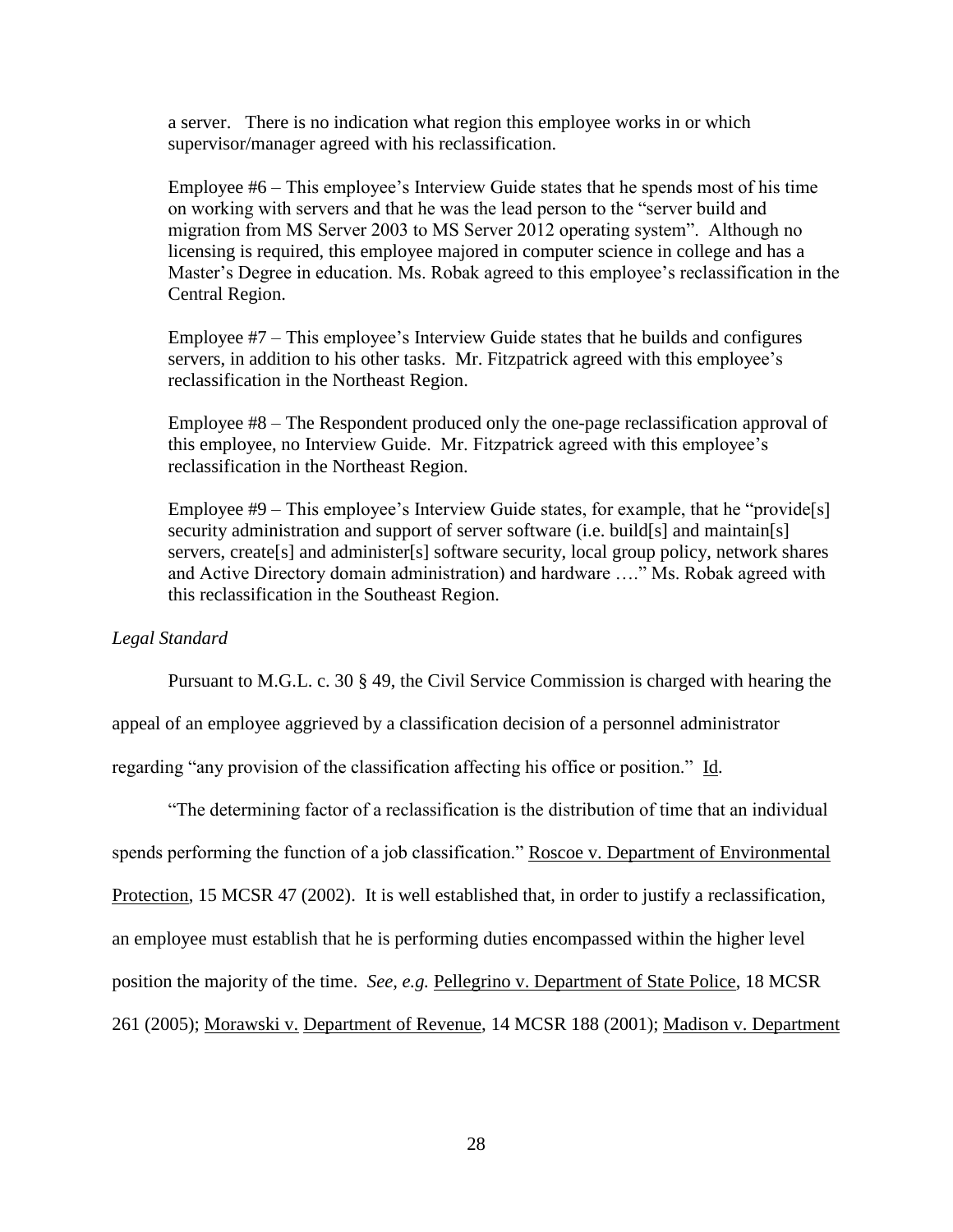of Public Health, 12 MCSR 49 (1999); Kennedy v. Holyoke Community College, 11 MCSR 302 (1998).

#### *Analysis*

The Appellant has failed to establish that he performs the functions of an EDP IV a majority of the time. Assessment of the Appellant's performance was complicated by the outdated EDP Spec written in 1987 and revised Form 30. Even Ms. Robak, with the depth and breadth of her knowledge and experience, and prior involvement in updates to certain Form 30s, had a hard time reconciling the Spec for EDP III and IV with current Form 30s, stating that it was a "stretch" at times to say what functions EDP IIIs and IVs are supposed to perform given the changes in technology. She acknowledged that a couple of the functions listed under EDP IV were simply no longer performed. With other functions in the Spec that may have been somewhat dated, Ms. Robak did her best to describe the parallel function being performed under current technology.

The most concrete distinctions between the EDP III and EDP IV title involve independence, authority and the building of servers. With higher technical skills, an EDP IV builds servers on his or her own (and does not just maintain them), has authorization to initiate programs on his or her own, and knows the applicable security and confidentiality requirements. In his Interview Guide, the Appellant listed his duties, assigning percentages to the amount of his time spent on such duties, including: troubleshooting errors with applications (on which he spends most of his time (25%)) and his remaining time for reimaging computers and inventory; responding to viruses; helping end users; system administration; adding/editing/deleting users; installing printers; providing email support; moving desktop computers, working with phones an desktop printers; installing new hardware and software; and VOIP (voice over internet protocol).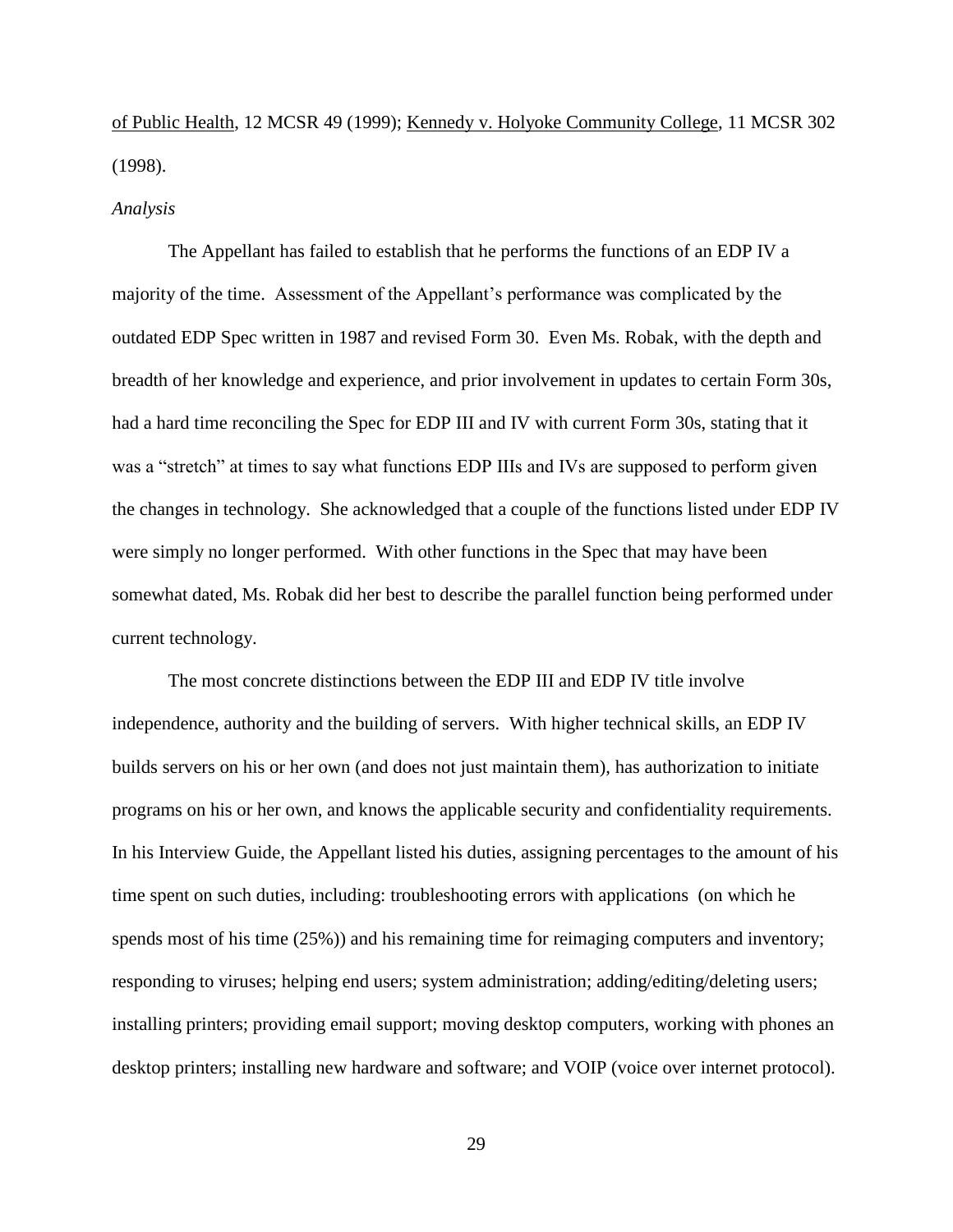The Appellant testified that he built a server with another EDP III but Ms. Robak testified credibly that the Appellant did not complete the job on his own, he did it according to a prepared script, and a higher level employee was required to complete the job, authorize its initiation and ensure that security and confidentiality requirements were met. Moreover, this does not establish that the Appellant was building servers or otherwise performing as an EDP IV a majority of the time. In fact, the Appellant performs eight (8) of the nine (9) requirements for an EDP III but only three (3) of the eleven (11) requirements for an EDP IV. Based on these shortcomings, the Respondent argued, and I find that the Appellant does not perform the functions of an EDP IV a majority of his time. The Respondent did not appear to dispute that the Appellant meets the broad minimum entrance requirements at hire, nor the broad requirements at hire, in the EDP Spec for EDP IVs.

As a result of the EOHHS IT consolidation, a number of Site Managers like the Appellant were assigned to work for a growing number of agencies. In addition, the Appellant was also asked to extend their IT services when someone retired or was on medical leave. Some of the other employees who requested reclassification to EDP IV, like the Appellant, averred that the increase in the number of agencies they serve merits their reclassification. While being asked to perform IT services for additional agencies is challenging and, no doubt, stressful, that alone does not indicate that they are performing the services of an EDP IV. Ms. Robak has extensive IT experience and was directly involved with the consolidation process. Moreover, Ms. Robak has had experience with the Appellant's work – first agreeing to his reclassification to an EDP III in 2013, being aware of the work he has done and through the processing of the Appellant's request for reclassification to EDP IV. Ms. Robak acknowledged that the Spec is old and that the Respondent has had to make changes to applicable Form 30s to help adapt to changes in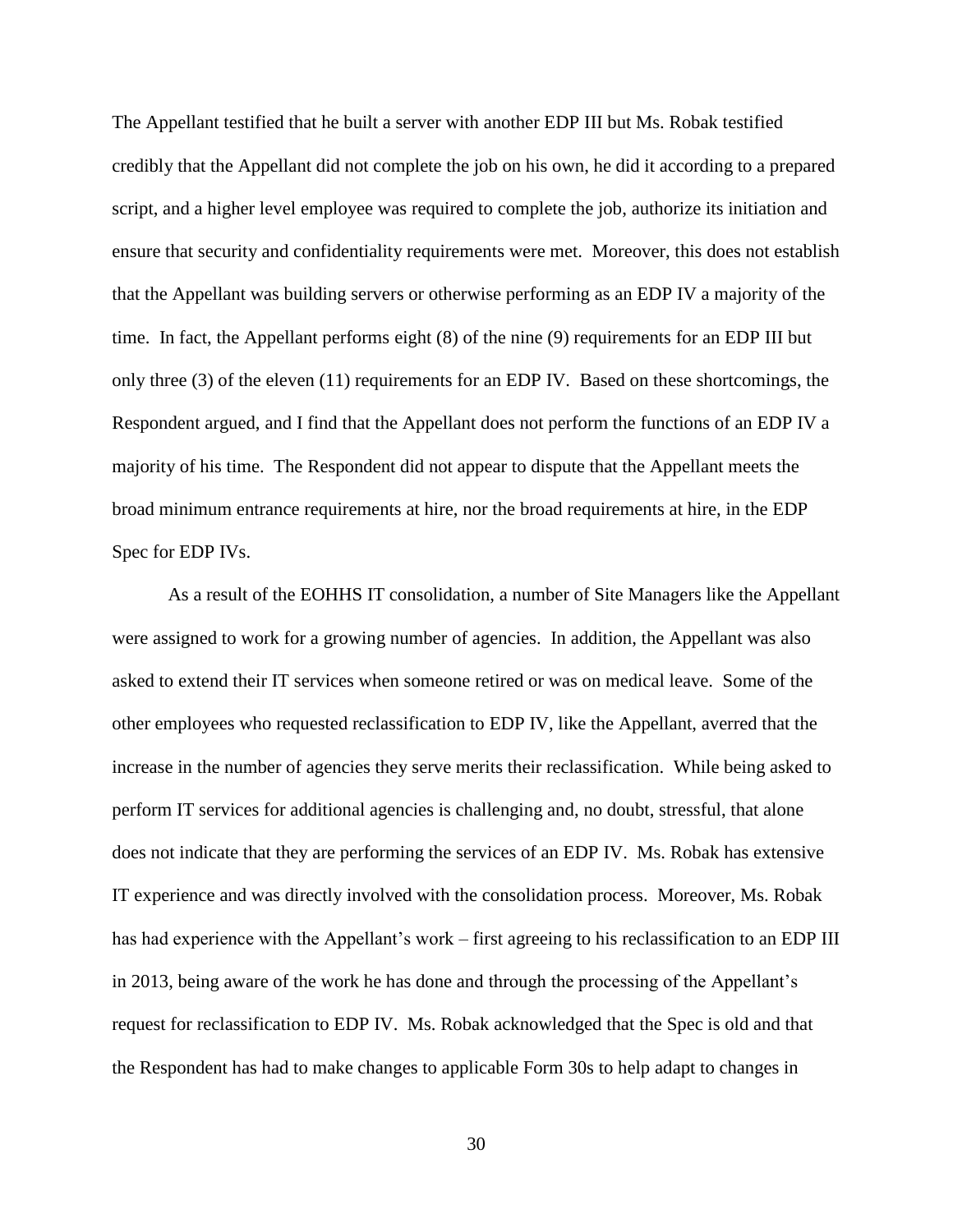technology. She further acknowledged that some EDP IVs do not perform a couple of the Spec requirements because of other changes in technology. Comparing the Spec and the Appellant's Form 30 involved a "stretch", Ms. Robak testified. However, a significant distinction between the EDP III and EDP IV is that EDP IVs actually build servers, not just maintain or patch them and install updates on their own. While the Appellant asserted that, at least on one occasion, had built a server, he acknowledged that a server administrator and/or engineer had to assist the Appellant (and another EDP III) to complete the project and to start it, which authorization the Appellant does not have. Appropriate authorization is necessary, among other things, to ensure that applicable security and confidentiality matters have been addressed.

The Appellant also argued that he worked with other EDP IIIs who were reclassified to EDP IV. The denial of his request, the Appellant asserts, is unfair because he works on the same kind of Help Desk matters as those who were reclassified to EDP IV. He bases his assertion on the fact that they see each other's work on the Help Desk system. However, practically speaking, working on the Help Desk is only one of the tasks they perform.

Lastly, the Appellant alleges that his reclassification request was wrongly sent to Ms. Robak for assessment because Ms. Robak does not directly supervise him, and it should have sent to his immediate supervisor (Mr. Grant) or his secondary supervisor (Mr. Fitzpatrick) since they are familiar with his work. However, Ms. Robak testified about her familiarity with the Appellant's work and that she had agreed with his reclassification to EDP III only a couple of years before the Appellant requested reclassification to EDP IV. As the evidence shows, the Respondent's Human Resources office was the one that determined to whom reclassification requests would be sent for approval, not Ms. Robak. The Appellant further alleges that reclassification requests, like his, in the Northeast Region, that were to be denied were sent to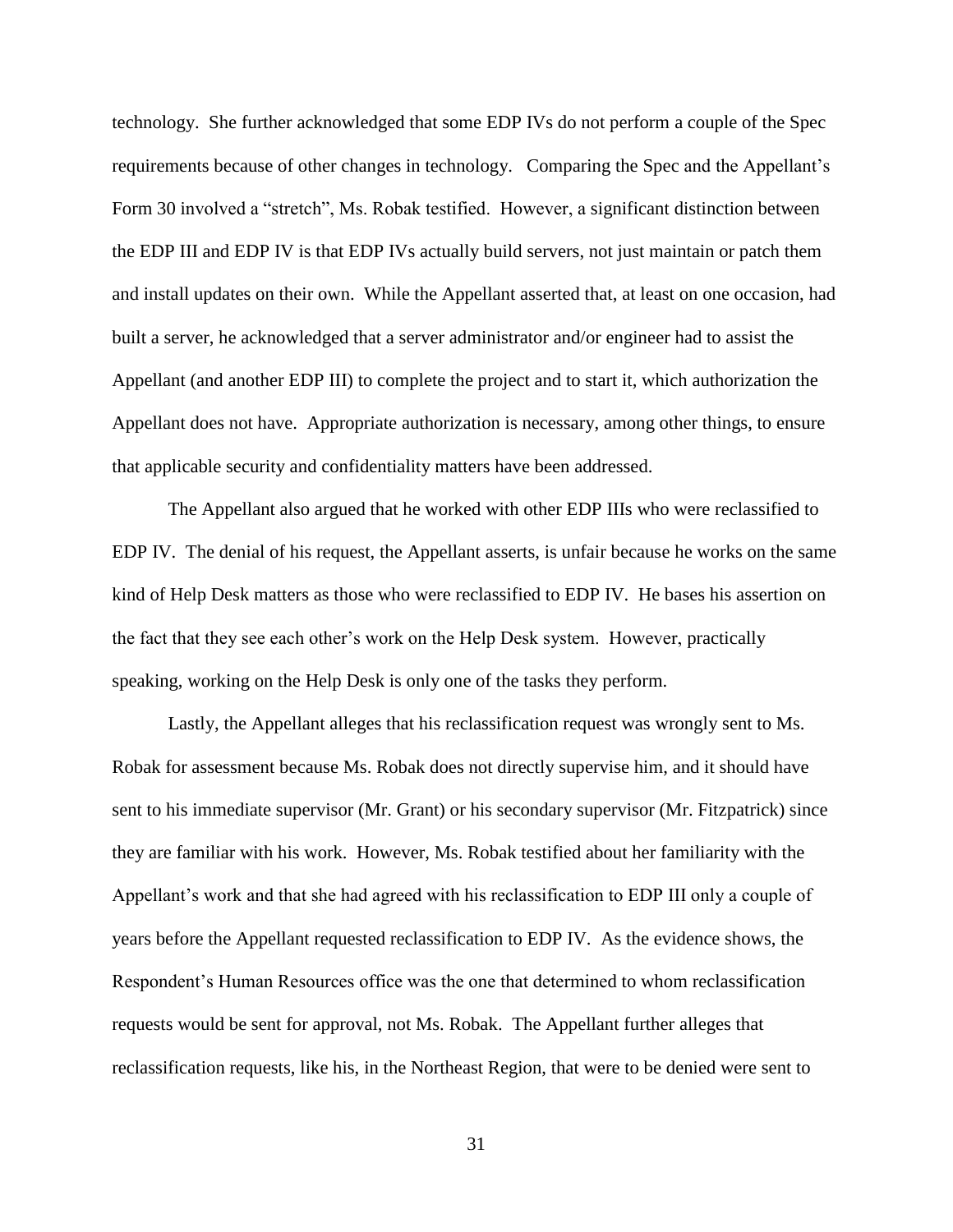Ms. Robak for assessment and those that would be approved were sent to Mr. Fitzpatrick, the Northeast Region Manager. As the information herein regarding the reclassification requests of other EDP IIIs approximately one year prior to the appeal here indicates, Ms. Robak was involved with, and agreed with the reclassification of four (4) of the nine (9) other EDP IIIs who requested reclassification in that time period and Regional Managers agreed with the same number of reclassification requests. Those EDP IIIs whose reclassification requests were approved because it was determined that they built servers and/or otherwise performed the functions of a IV a majority of their time, unlike the Appellant. Further, Ms. Robak agreed with the two (2) reclassification requests in the Central Region and one (1) reclassification request in the Southeast Region and Regional Managers in the Southeast and Northeast each agreed with the two (2) reclassification requests in their regions. This overview reveals no unfairness during consideration of the Appellant's reclassification request.

#### **Conclusion**

Accordingly, for the above stated reasons, Fernando Mesquita's appeal, filed under Docket No. C-16-14, is hereby denied.

Civil Service Commission

\_\_\_\_*/s/Cynthia A. Ittleman*\_\_\_ Cynthia A. Ittleman, Commissioner

By a 4-1 vote of the Civil Service Commission (Bowman, Chairman (yes); Camuso (yes), Ittleman (yes), Stein (yes) and Tivnan (no), Commissioners) on October 12, 2017

Either party may file a motion for reconsideration within ten days of the receipt of this Commission order or decision. Under the pertinent provisions of the Code of Mass. Regulations, 801 CMR 1.01(7)(l), the motion must identify a clerical or mechanical error in this order or decision or a significant factor the Agency or the Presiding Officer may have overlooked in deciding the case. A motion for reconsideration does not toll the statutorily prescribed thirty-day time limit for seeking judicial review of this Commission order or decision.

Under the provisions of G.L c. 31, § 44, any party aggrieved by this Commission order or decision may initiate proceedings for judicial review under G.L. c. 30A, § 14 in the superior court within thirty (30) days after receipt of